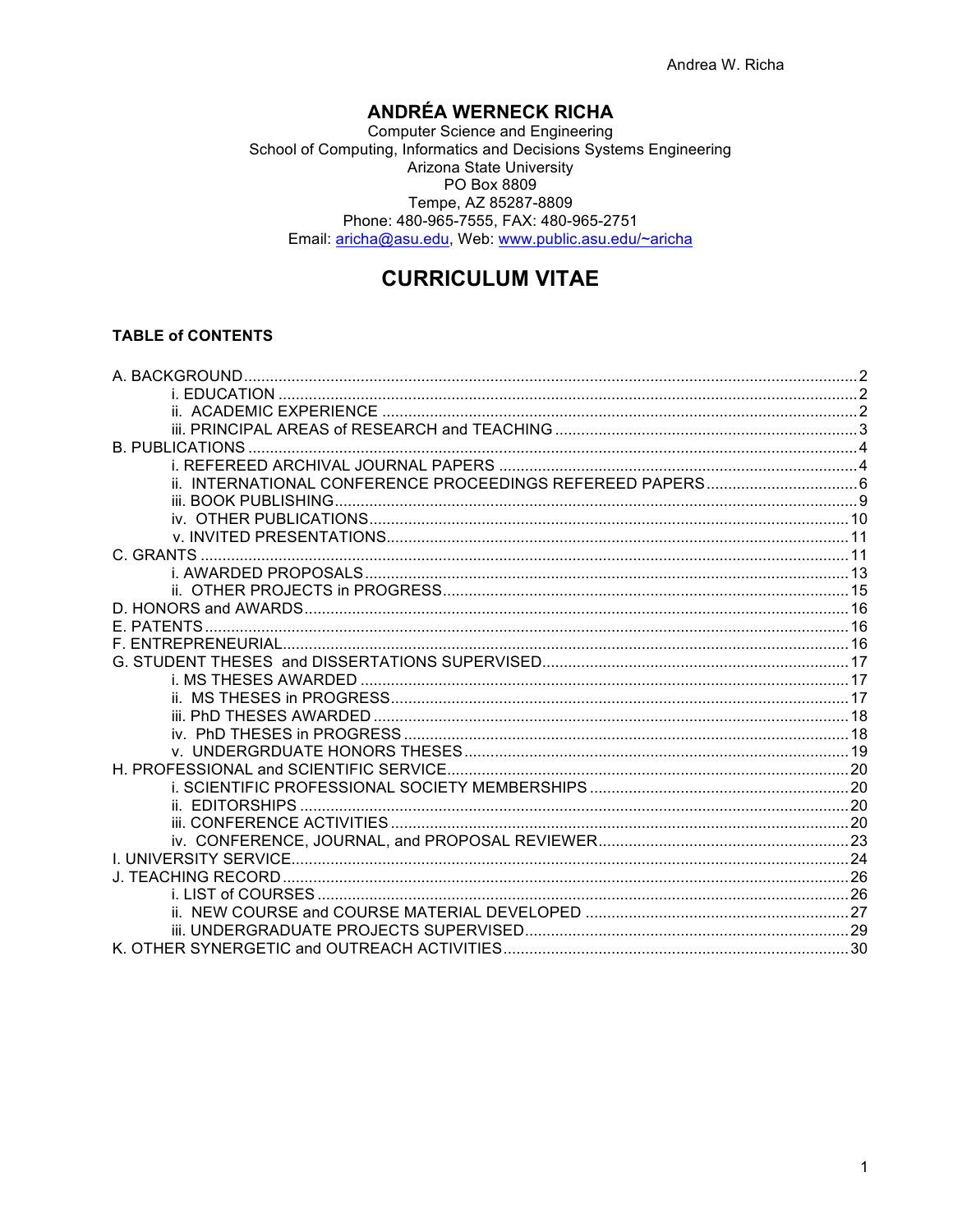**CAREER OBJECTIVE:** To lead cutting-edge research in network algorithms with intensive international collaboration, involving students from undergraduate to PhD level, with follow through to real-world applications.

## **A. BACKGROUND**

## **i. EDUCATION**

| $(Auq 92 - June 98)$ | Carnegie Mellon University<br>Ph.D. in Algorithms, Combinatorics and Optimization, School of Computer<br>Science, Advisor: Prof. Bruce Maggs.<br>Thesis title: On Distributed Network Resource Allocation                                                | (Pittsburgh, Pensylvannia) |
|----------------------|----------------------------------------------------------------------------------------------------------------------------------------------------------------------------------------------------------------------------------------------------------|----------------------------|
| $(Aug 92 - Aug 95)$  | Carnegie Mellon University<br>M.Sc. in Algorithms, Combinatorics and Optimization, School of Computer<br>Science                                                                                                                                         | (Pittsburgh, Pensylvannia) |
| (Mar 89 – Feb 92)    | Federal University of Rio de Janeiro<br>M.Sc. in Systems and Computer Eng., emphasis in Algorithms/Combinatorics,<br>COPPE. Advisor: Jayme L. Szwarcfiter.<br>Thesis title: Generation and Enumeration of Linear Extensions of Partially Ordered<br>Sets | (Rio de Janeiro, Brazil)   |
| (Jan 85 – July 89)   | Federal University of Rio de Janeiro<br>B.S. cum laude in Computer Science                                                                                                                                                                               | (Rio de Janeiro, Brazil)   |

## **ii. ACADEMIC EXPERIENCE**

| $(Aug 16 - present)$           | Full Professor, Computer Science and Engineering (CSE),<br>School of Computing, Informatics, and Decision Systems Engineering (CIDSE),<br>Arizona State University (ASU)               | (Tempe, Arizona)           |
|--------------------------------|----------------------------------------------------------------------------------------------------------------------------------------------------------------------------------------|----------------------------|
| $(Aug 98 - present)$           | Barrett Honors Faculty, Barrett Honors College, ASU                                                                                                                                    | (Tempe, Arizona)           |
| (Aug 04 – Jul 16) <sup>1</sup> | Associate Professor, tenured, Computer Science and Engineering (CSE),<br>School of Computing, Informatics, and Decision Systems Engineering (CIDSE),<br>Arizona State University (ASU) | (Tempe, Arizona)           |
| $(Aug 98 - July 04)$           | Assistant Professor, CSE Department, ASU                                                                                                                                               | (Tempe, Arizona)           |
| $(June - July 01)$             | Visiting Professor at University of Nice/ INRIA, hosted by Dr. Afonso Ferreira.                                                                                                        | (Nice, France)             |
| $(Nov - Dec 96)$               | Visiting Researcher at DIMACS (Center for Discrete Math. And Computer Sci.),<br>hosted by Dr. Satish Rao, NEC Research Institute                                                       | (Princeton, New Jersey)    |
| $(June - Sep 96)$              | Visiting Researcher, Computer Sci. Dept., University of Texas at Austin, hosted by<br>Prof. Greg Plaxton.                                                                              | (Austin, Texas)            |
| $(June - Sep 94)$              | Visiting Researcher at DIMACS, hosted by Prof. R.E. Tarjan, Princeton<br>University                                                                                                    | (Princeton, New Jersey)    |
| $(July - Aug 93)$              | Teaching Assistant, Andrew's Leap Program, Carnegie Mellon University.                                                                                                                 | (Pittsburgh, Pensylvannia) |

 <sup>1</sup> Family/maternity leaves: 50%FTE during 08/2005-12/2007 and 01-05/2011, and 25%FTE during 08/2004-05/2005.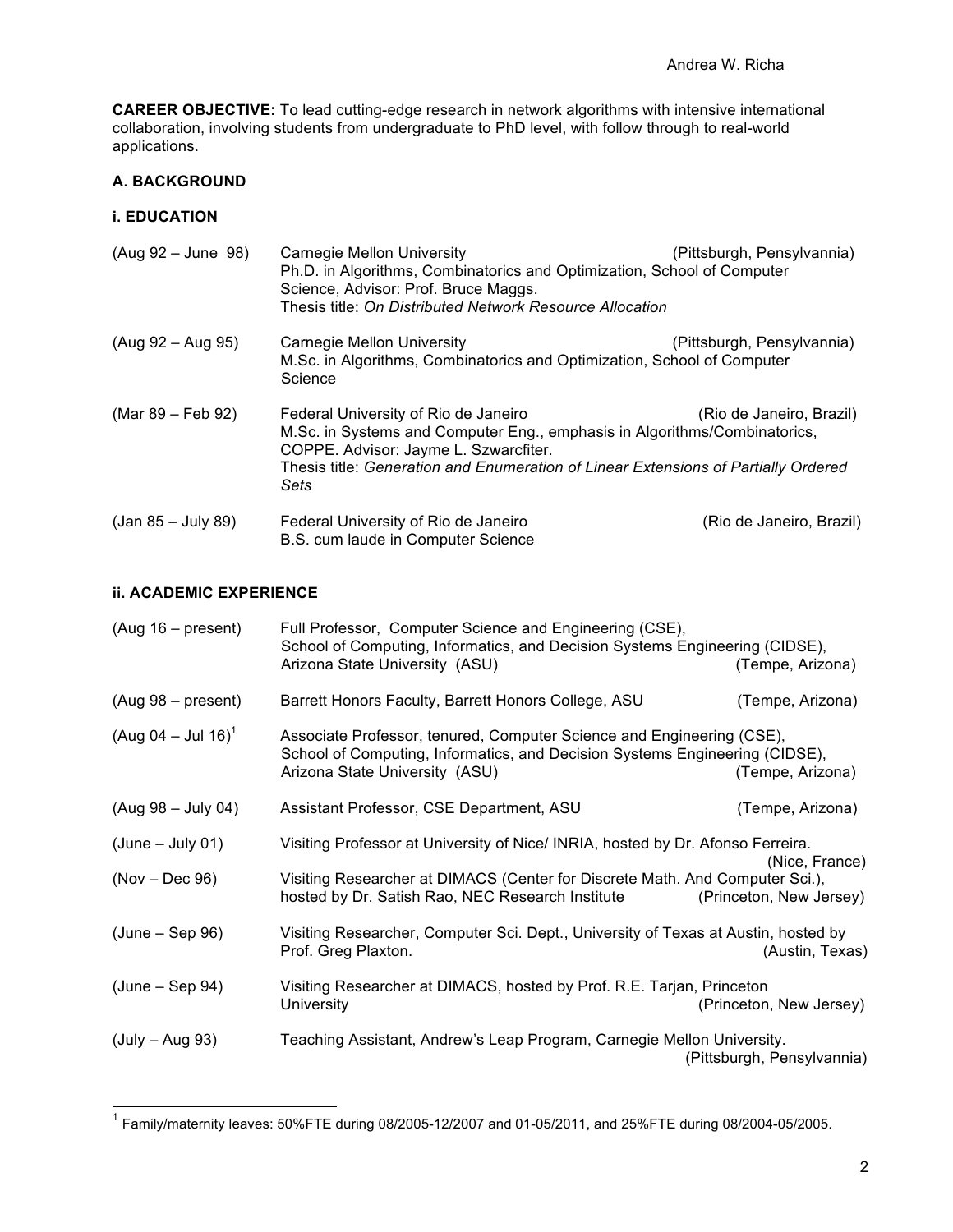# **iii. PRINCIPAL AREAS OF RESEARCH AND TEACHING**

| Teaching | Algorithms and Data Structures;<br>Distributed Computing;<br>Network Algorithms;<br><b>Combinatorial Optimization</b>                                                                                                                                                                                             |
|----------|-------------------------------------------------------------------------------------------------------------------------------------------------------------------------------------------------------------------------------------------------------------------------------------------------------------------|
| Research | Design and Analysis of Algorithms: network algorithms; graph algorithms;<br>randomized and approximation algorithms;<br>Distributed Computing;<br>Wireless Ad-Hoc Networks; Overlay Networks;<br>Combinatorial Optimization;<br>Self-stabilizing and self-organizing systems;<br>Biologically-inspired algorithms |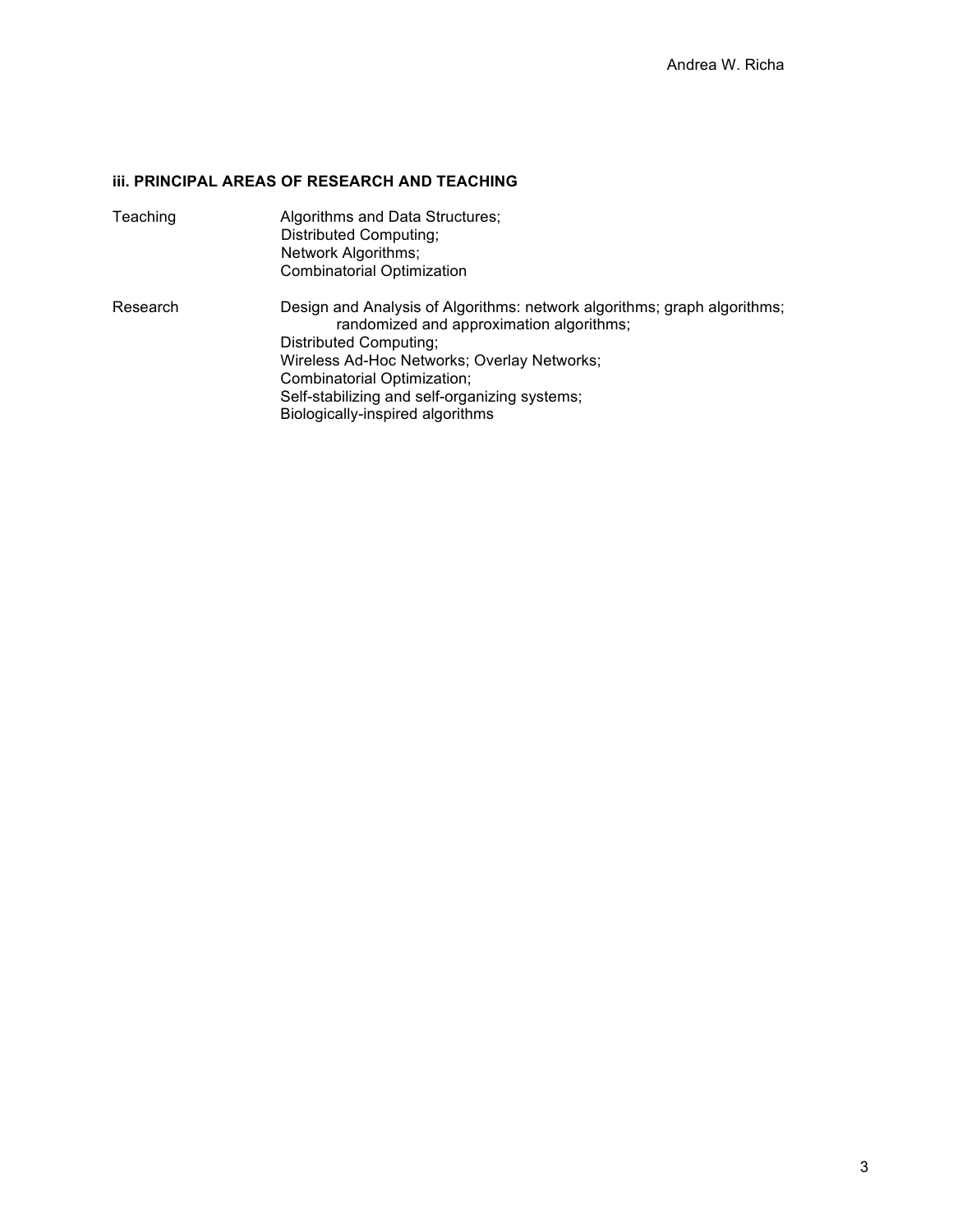## **B**. **PUBLICATIONS**

Most of my publications (including most recent ones) can be found at

http://dblp.uni-trier.de/pers/hd/r/Richa:Andr=eacute=a\_W=

For my citation count and impact of my publications, please check

http://scholar.google.com/citations?hl=en&user=1LUuMc8AAAAJ

In particular my h-index is 25 and I have received over 1100 citations since 2011 (my total number of citations is 3001).

In the Algorithms/Theory of Computing publications below, the list of authors *always appears in alphabetical order*, and not with respect to the contribution of each author to the paper. Student co-authors at the time the paper was written are indicated in *bold*. **Conferences in Computer Science** are *fully reviewed* and often *more competitive* and with a *higher impact factor* than the CS journals. Whenever available, I indicated the *acceptance rates* for *full papers* at the respective conferences.

#### **i. REFEREED ARCHIVAL JOURNAL PAPERS**

- 1. G. Konjevod, A. Richa, **D. Xia**. Scale-Free Compact Routing Schemes in Networks of Low Doubling Dimension. *ACM Transactions on Algorithms (TALG)*, 12 (3), 2016
- 2. **Zahra Derakhshandeh, Robert Gmyr**, Andréa W. Richa, Christian Scheideler, **Thim Strothmann**. Universal Coating for Programmable Matter. To appear in *Theoretical Computer Science (TCS)*.
- 3. Melih Onus and Andréa W. Richa. Parameterized Minimum Degree Publish-Subscribe Overlay Network Design. *Communications Networks*, 94: 307-317 (2016).
- 4. Andréa W. Richa, Christian Scheideler. Jamming-Resistant MAC Protocols for Wireless Networks. *Encyclopedia of Algorithms*, pages 999-1002, 2016.
- 5. **Nadi Ilker Bozkurt**, Hai Huang, Bruce Maggs, Andrea Richa, Maverick Woo. Mutual Embeddings. *Journal of Interconnection Networks (JOIN),* 15(1-2), 2015.
- 6. Riko Jacob, Andrea Richa, Christian Scheideler, Stefan Schmid, and **Hanjo Täubig**. A Polylogarithmic Time Construction for Distributed Self-Stabilizing Skip Graphs. *Journal of the ACM (JACM)*, Volume 61 Issue 6, Article no. 36 (pages 36:1-36:265, November 2014.
- 7. Andrea Richa and Christian Scheideler. Adversarial Models for Wireless Communication. *Encyclopedia of Algorithms*, pages 1-5, Dec 2014.
- 8. Baruch Awerbuch, Andréa Richa, Christian Scheideler, Stefan Schmid, **Jin Zhang**. Principles of Robust Medium Access and an Application to Leader Election. *ACM Transactions on Algorithms*, 10(4): 24 (2014)
- 9. Mauro M. Coutinho, Alon Efrat, Thienne Johnson, Andrea Richa and **Mengxue Liu**. Healthcare Supported by Data Mule Networks in Remote Communities of the Amazon Region. *International Scholarly Research Notices*, vol. 2014, Article ID 730760, 2014.
- 10. **Dominik Gall**, Riko Jacob, Andrea Richa, Christian Scheideler, Stefan Schmid, and **Hanjo Taeubig**. A Note on the Parallel Runtime of Self-Stabilizing Graph Linearization. *Theory of Computing Systems* 55(1): 110-135, 2014.
- 11. Andréa W. Richa, Stefan Schmid, Christian Scheideler, and **Jin Zhang**. Competitive throughput in multi-hop wireless networks despite adaptive jamming. *Distributed Computing* 26(3): 159-171 (2013)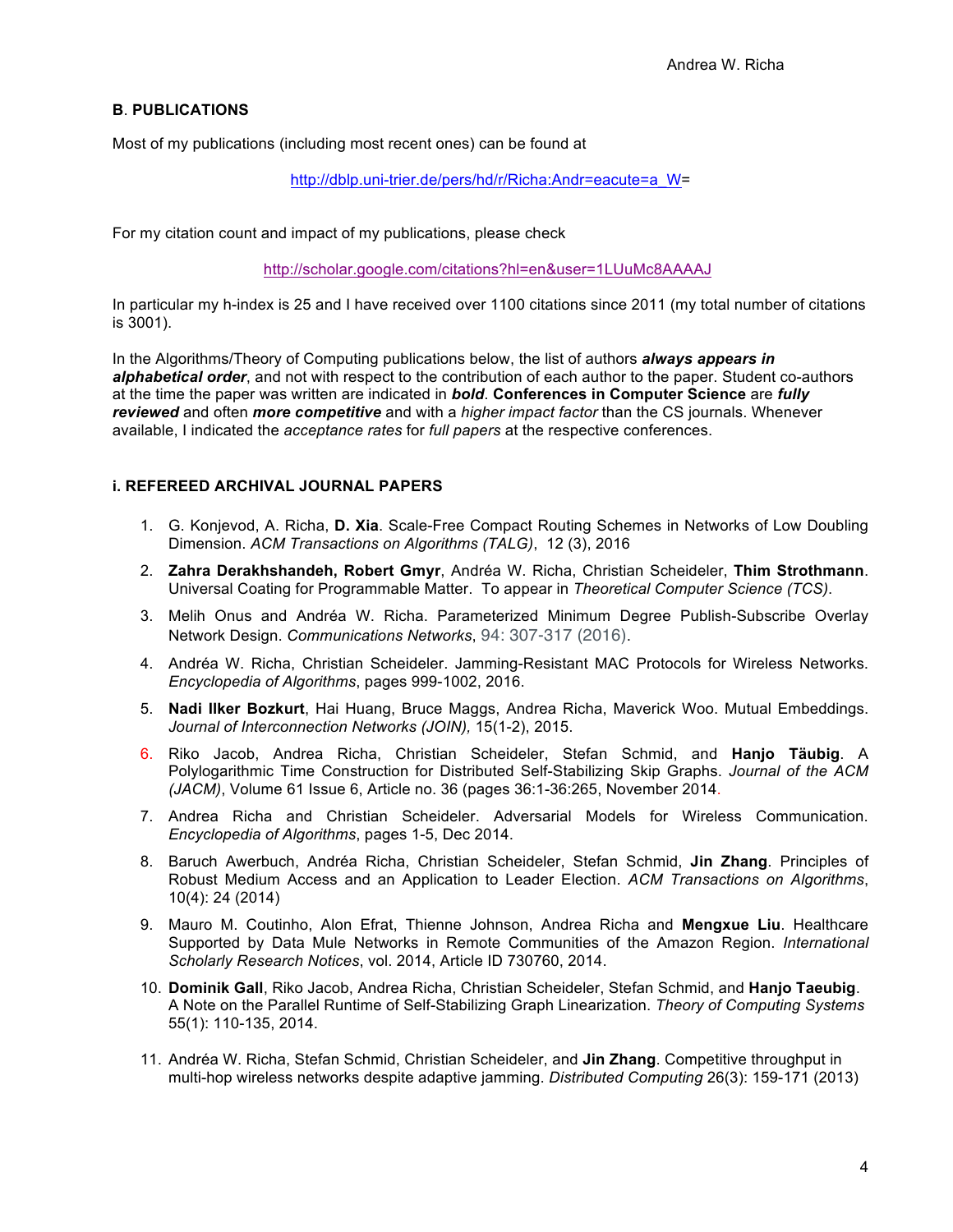- 12. Andrea Richa, Christian Scheideler, Stefan Schmid, **Jin Zhang**. An Efficient and Fair MAC Protocol Robust to Reactive Interference. *IEEE/ACM Transactions on Networking* 21(3): 760-771 (2013)
- 13. **Dejun Yang**, Guoliang Xue, **Jin Zhang**, Andréa W. Richa, Xi Fang: Coping with a Smart Jammer in Wireless Networks: A Stackelberg Game Approach. *IEEE Transactions on Wireless Communications*  12(8): 4038-4047 (2013)
- 14. Melih Onus and Andréa W. Richa. Minimum Degree Publish-Subscribe Overlay Network Design. *IEEE Transactions on Networking*, volume 19(5), pages 1331-1343, 2011.
- 15. **L. Ritchie, S. Deval**, A. Richa and M. Reisslein. Evaluation of Physical Carrier Sense Based Spanner Construction and Maintenance as well as Broadcast and Convergecast in Ad Hoc Networks. *Ad Hoc Networks,* volume 7(7), pages 1347-1369, 2009.
- 16. **S. Deval, L. Ritchie**, A. Richa and M. Reisslein. Evaluation of Physical Carrier Sense Based Spanner Maintenance in Mobile Ad Hoc Networks. *International Journal of Vehicular Technology*, vol. 2009, Article ID 958056, 13 pages, 2009. doi:10.1155/2009/958056.
- 17. **S. Oh, Y. Huh, B. Kulapala**, A. Richa and M. Reisslein. Continuous-Time Collaborative Prefetching of Continuous Media. *IEEE Transactions on Broadcasting,* volume 54, issue 1, pages 36-52, 2008.
- 18. **H.-S. Yang, L. Ritchie**, A. Richa and M. Reisslein. MANET Routing with Provably Low Complexity Through Constant Density Clustering and Route Request Broadcast, *Wireless Personal Communications*, Volume 43, Number 2, pages 605-621, October 2007.
- 19. **L. Ritchie, H.-S. Yang**, A.W. Richa, and M. Reisslein. Cluster Overlay Broadcast (COB): MANET Routing with Complexity Polynomial in Source-Destination Distance. *IEEE Transactions on Mobile Computing*, Volume 5, Issue 6, pages 653 - 667, June 2006.
- 20. **Hai Huang**, Andréa W. Richa, Michael Segal. Dynamic Coverage in Ad-Hoc Sensor Networks. *ACM Baltzer Journal on Mobile Networks and Applications (MONET)* 10(1-2): 9-17 (2005).
- 21. **S. Oh, Y. Huh, B. Kulapala**, G. Konjevod, A.W. Richa, M. Reisslein. A modular algorithm-theoretic framework for the fair and efficient collaborative prefetching of continuous media. *IEEE Transactions on Broadcasting,* volume 51 issue 2, pages 200- 215, 2005.
- 22. S. Rao and A. W. Richa. New Approximation Techniques for Some Linear Ordering Problems. *SIAM Journal of Computing*, Volume 34, Number 2, pages 388 - 404, 2005.
- 23. **H. Huang**, A.W. Richa, and M. Segal. Approximation Algorithms for the Mobile Piercing Set Problem with Applications to Clustering in Ad-Hoc Networks. *ACM Baltzer Journal on Mobile Networks and Applications (MONET)*, Volume 9, Number 2, pages 151-161, April 2004.
- 24. A. Ferreira, S. Perennes, A.W. Richa**, H. Rivano,** and **N. Stier**. Models, complexity, and algorithms for the design of multifiber WDM networks. *Telecommunication Systems* 24(2-4): 123-138 (2003).
- 25. F. T. Leighton, B. M. Maggs, and **A. W. Richa**. Fast Algorithms for Finding O(Congestion + Dilation) Packet Routing Schedules, *Combinatorica*, 19(2):1--27, 1999.
- 26. C. G. Plaxton, **R. Rajaraman**, and **A. W. Richa**. Accessing Nearby Copies of Replicated Objects in a Distributed Environment, *Theory of Computing Systems (TOCS)*, 32:241-280, 1999. (Invited submission)
- 27. B. Ghosh, F. T. Leighton, B. M. Maggs, S. Muthukrishan, C. G. Plaxton, **R. Rajaraman, A. W. Richa**, R. E. Tarjan, and D. Zuckerman. Tight Analysis of Two Local Load Balancing Algorithms. *SIAM Journal on Computing*, 29(1), pages 29-64, 1999.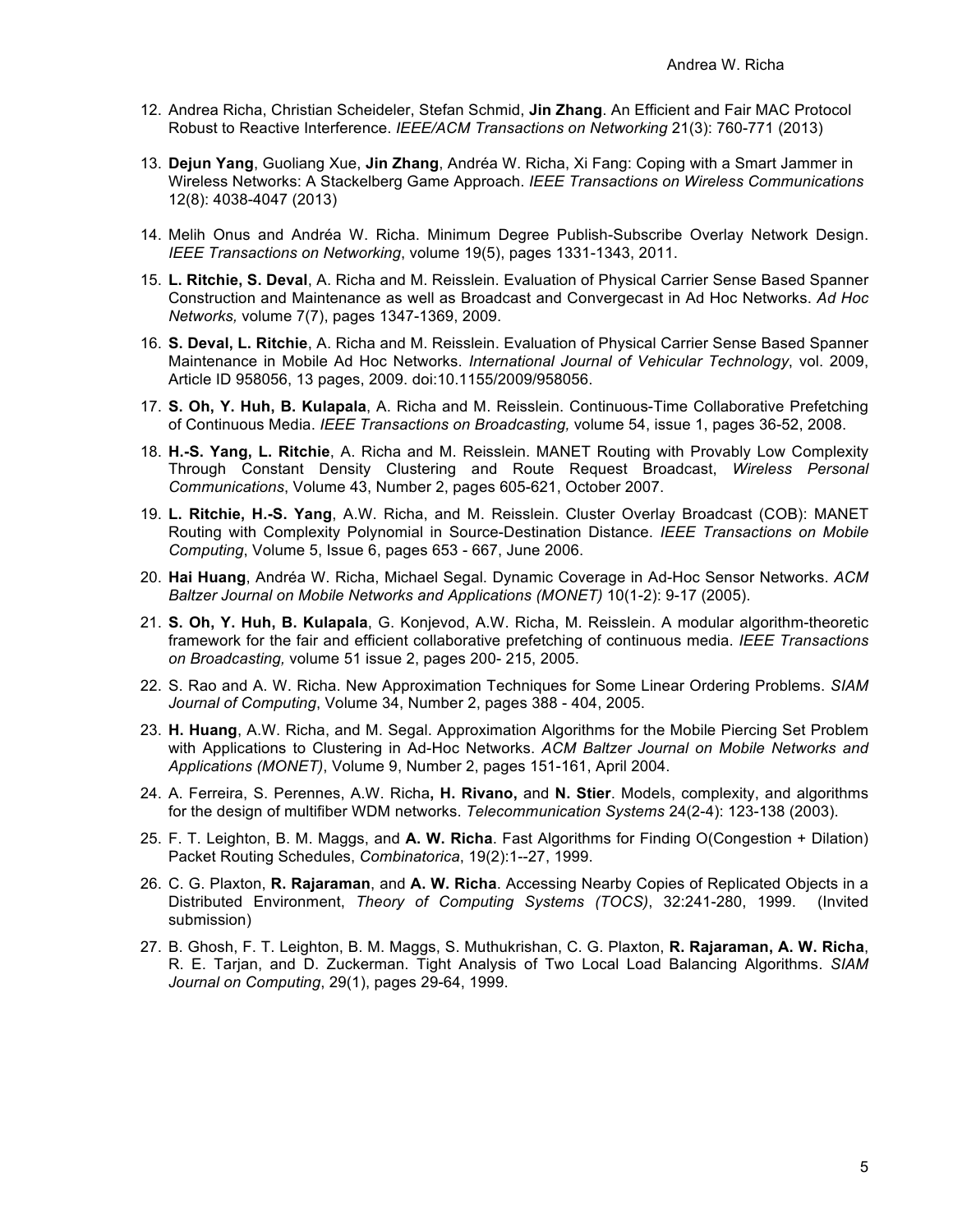### **ii. INTERNATIONAL CONFERENCE PROCEEDINGS REFEREED PAPERS**

- 1. **Sarah Cannon, Joshua J. Daymude**, Dana Randall, Andréa W. Richa. A Markov Chain Algorithm for Compression in Self-Organizing Particle Systems. To appear in Proceedings of *ACM Symposium on Principles of Distributed Computing (PODC),* 2016.
- 2. **Zahra Derakhshandeh**, **Robert Gmyr, Alexandra Porter**, Andréa W. Richa, Christian Scheideler, **Thim Strothmann**. On the Runtime of Universal Coating for Programmable Matter. To appear in *Proceedings of 22nd<sup>t</sup> International Conference on DNA and Molecular Computing (DNA22)*, 2016.
- 3. **Zahra Derakhshandeh, Robert Gmyr**, Andréa W. Richa, Christian Scheideler, **Thim Strothman**. Universal Shape Formation for Programmable Matter. To appear in *Proceedings of ACM Symposium on Parallelism in Algorithms and Architecture (SPAA),* 2016.
- 4. **Mengxue Liu, Rachit Agarwal,** Andrea Richa, Thienne Johnson, Alon Efrat, and Mauro M. Coutinho. Robust Data Mule Networks with Remote Healthcare Applications in the Amazon Region: A Fountain Code Approach. To appear in *ACM HealthCom'15*. (Acceptance rate: ~30%)
- 5. **Zahra Derakhshandeh, Robert Gmyr, Thim Strothmann**, Andrea W. Richa, Christian Scheideler, and Rida Bazzi. Leader Election and Shape Formation with Self-Organizing Programmable Matter. In *Proceedings of 21st International Conference on DNA and Molecular Computing (DNA21)*, pages 117-132, 2015
- 6. **Zahra Derakhshandeh, Robert Gmyr, Thim Strothmann**, Andrea W. Richa, and Christian Scheideler. Work-in-progress: An Algorithmic Framework for Shape Formation Problems in Self-Organizing Particle Systems. In *Proceedings of 2nd ACM International Conference on Nanoscale Computing and Communication (NANOCOM),* 2015.
- 7. **Xinhui Hu, Arne Ludwig**, Andréa W. Richa, Stefan Schmid. Competitive Strategies for Online Cloud Resource Allocation with Discounts: The 2-Dimensional Parking Permit Problem. To appear in Proceedings of *IEEE International Conference on Distributed Computing Systems (ICDCS* ), 2015. (Acceptance rate: ~15%)
- *8.* **Zahra Derakhshandeh, Robert Gmyr, Thim Strothmann**, Rida Bazzi, Andrea Richa and Christian Scheideler. Brief Announcement: On the Feasibility of Leader Election and Shape Formation with Self-Organizing Programmable Matter. To appear in *Proceedings of ACM Symposium on Principles of Distributed Computing (PODC*), 2015*,*
- 9. **Chenyang Zhou, Anisha Mazumder**, Arunabha Sen, Martin Reisslein, Andrea Richa. On Shortest Single/Multiple Path Computation Problems in Fiber-Wireless (FiWi) Access Networks. In *Proceedings of the IEEE 15th International Conference on High Performance Switching and Routing (IEEE HPSR), pages 131-137, 2014.*
- 10. **Adrian Ogierman**, Andréa W. Richa, Christian Scheideler, Stefan Schmid, **Jin Zhang**: Competitive MAC under adversarial SINR. In *Proceedings of the IEEE 33rd Conference on Computer Communications (INFOCOM)*, pages 2751-2759, 2014 (Acceptance rate: 19%)
- 11. **Zahra Derakhshandeh**, Shlomi Dolev, **Robert Gmyr**, Andréa W. Richa, Christian Scheideler, **Thim Strothmann**: Brief announcement: AMOEBOT - a new model for programmable matter. In *Proceedings of the ACM Symposium on Parallelism in Algorithms and Architectures (SPAA),* pages 220-222, 2014.
- 12. Andres Mora, **David Ganger, Greg Wells, Jin Zhang, Xinhui Hu, Chenyang Zhou**, Andrea Richa, Cody Youngbull. Ad-Hoc multihop underwater optical network for deep ocean monitoring. In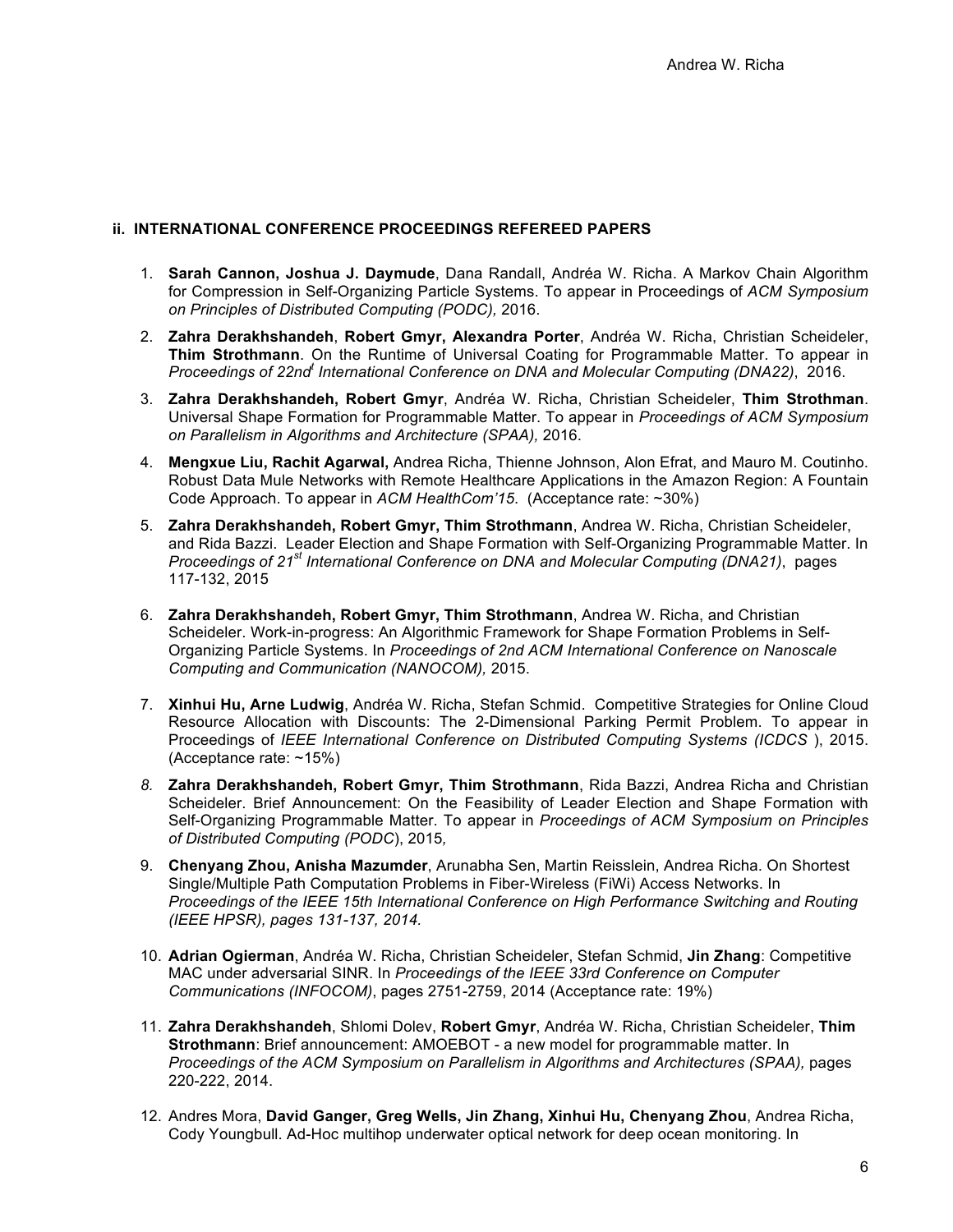*Proceedings of MTS\IEEE OCEANS*, pages 1-5, 2013.

- 13. **Xinhui Hu**, Stefan Schmid, Andréa W. Richa, Anja Feldmann: Optimal Migration Contracts in Virtual Networks: Pay-as-You-Come vs Pay-as-You-Go Pricing. In *Proceedings of IEEE ICDCN*, pages 285- 299, 2013.
- 14. **Dejun Yang, Jin Zhang, Xi Fang**, Andréa W. Richa, Guoliang Xue: Optimal transmission power control in the presence of a smart jammer. In *Proceedings of IEEE GLOBECOM*, pages 5506-5511, 2012.
- 15. Andréa W. Richa, Christian Scheideler, Stefan Schmid, **Jin Zhang**: Competitive and fair throughput for co-existing networks under adversarial interference. In *Proceedings of the ACM Symposium on Principles of Distributed Computing (PODC)*, pages 291-300, 2012.
- 16. Andrea Richa, Christian Scheideler, Stefan Schmid, and **Jin Zhang**. Self-Stabilizing Leader Election for Single-Hop Wireless Networks despite Jamming. In *Proceedings of the 12th ACM International Symposium on Mobile Ad Hoc Networking and Computing (MOBIHOC),* 2011.
- 17. Andréa W. Richa, Stefan Schmid, Christian Scheideler, and **Jin Zhang**. Competitive and Fair Medium Access despite Reactive Jamming. To appear in *Proceedings of the IEEE 31st International Conference on Distributed Computing Systems (ICDCS)*, pages 507-516, 2011. (Acceptance rate:  $~13\%$ .
- 18. Goran Konjevod, Andréa W. Richa, Donglin Xia, Ling Zhou. Brief Announcement: Randomized compact routing in decomposable metrics. In *Proceedings of the ACM Symposium on Principles of Distributed Computing (PODC),* pages 351-352, 2011.
- 19. Andréa W. Richa, Christian Scheideler, **Phillip Stevens**. Self-Stabilizing De Bruijn Networks. In *Proceedings of the 13th International Symposium on Stabilization, Safety, and Security of Distributed Systems (SSS)*, pages 416-430, 2011.
- 20. Andréa W. Richa, Stefan Schmid, Christian Scheideler, and **Jin Zhang**. A Jamming Resistant MAC Protocol for Multi-Hop Wireless Networks. In *Proceedings of the 24th International Symposium on Distributed Computing (DISC)*, pages 179-193, 2010.
- 21. Andrea Richa, Christian Scheideler, Stefan Schmid, and **Jin Zhang**. Towards Jamming-Resistant and Competitive Medium Access in the SINR Model. In *Proceedings of the Third Annual ACM s3 Workshop*, Las Vegas, Nevada, USA, September 2010.
- 22. Fabian Kuhn, Nancy Lynch, Calvin Newport, **Rotem Oshman**, Andrea Richa. Broadcasting in Radio Networks with Unreliable Communication. In *Proceedings of the 29th ACM Symposium on Principles of Distributed Computing (PODC)*, July, 2010. (Acceptance rate: 22%)
- 23. Andréa W. Richa, Stefan Schmid, Christian Scheideler, and **Jin Zhang**. Brief Announcement: A Jamming Resistant MAC Protocol for Multi-Hop Wireless Networks. In *Proceedings of the 29th ACM Symposium on Principles of Distributed Computing (PODC)*, July, 2010.
- 24. Melih Onus and Andréa W. Richa. Parameterized Minimum Degree Publish-Subscribe Overlay Network Design. In *Proceedings of the 30th IEEE International Conference on Distributed Computing Systems (ICDCS)*, June, 2010. (Acceptance rate: 14%)
- 25. **Dominik Gall**, Riko Jacob, Andrea Richa, Christian Scheideler, Stefan Schmid, and **Hanjo Taeubig**. On the Time Complexity of Distributed Topological Self-Stabilization. In Proceedings of *LATIN'10*, pages 294-305, 2010.
- 26. **Melih Onus** and Andréa W. Richa. Minimum Degree Publish-Subscribe Overlay Network Design. In *Proceedings of the IEEE 28th Conference on Computer Communications (INFOCOM)*, pages 882- 890, 2009. (Acceptance rate: 19.6%)
- 27. Riko Jacob, Andrea Richa, Christian Scheideler, Stefan Schmid, and **Hanjo Täubig**. A Polylogarithmic Time Construction for Distributed Self-Stabilizing Skip Graphs. In *Proceedings of ACM Symposium on Principles of Distributed Computing (PODC)*, pages 131-140, 2009. Acceptance rate: 25%.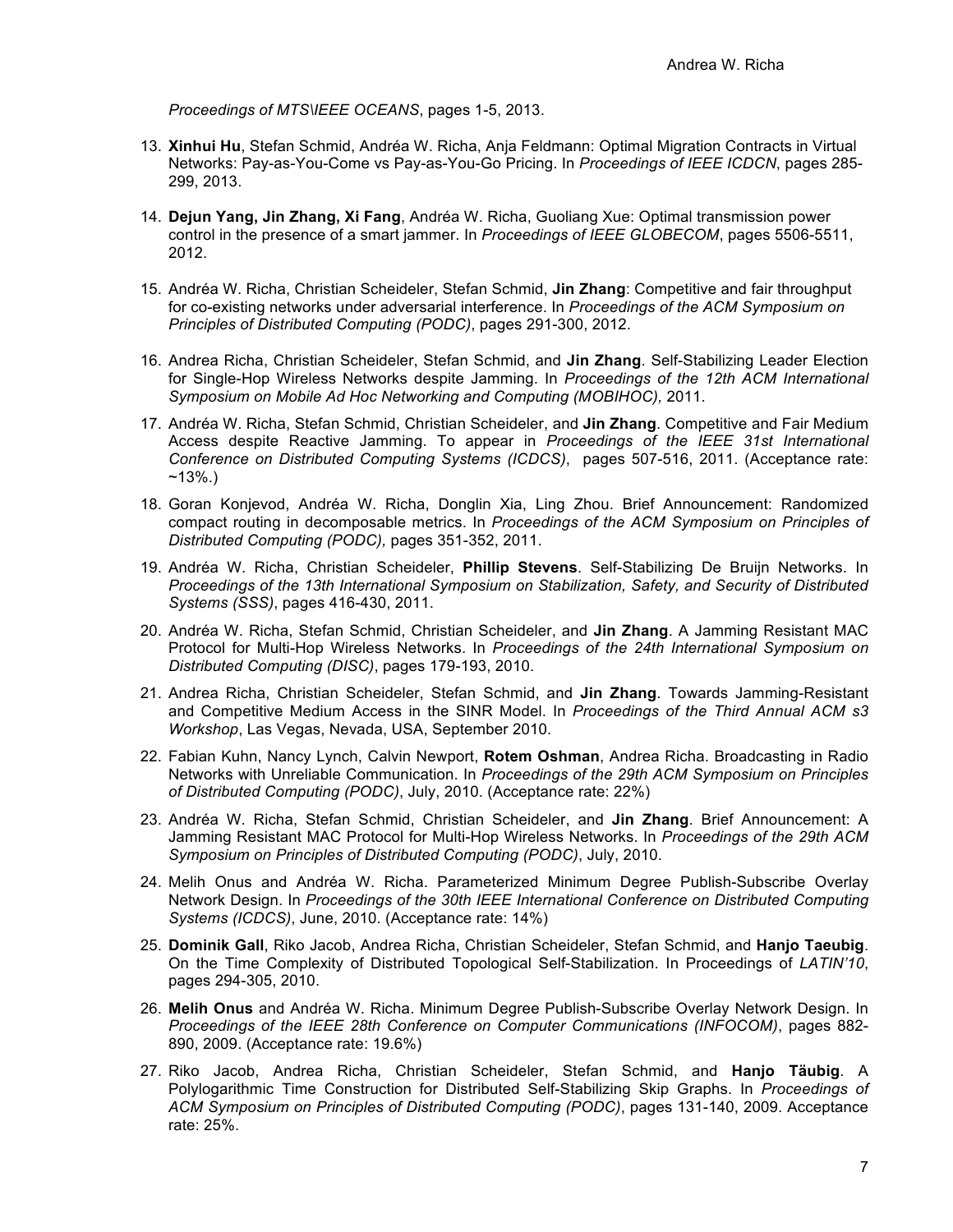- 28. **Melih Onus** and Andréa W. Richa. Brief Announcement: Parameterized Maximum and Average Degree Approximation in Topic-based Publish-Subscribe Overlay Network Design. In *Proceedings of the 21st ACM Symposium on Parallelism in Algorithms and Architectures (SPAA)*, pages 39-40, 2009.
- 29. **Dominik Gall**, Riko Jacob, Andrea Richa, Christian Scheideler, Stefan Schmid, and **Hanjo Taeubig**. Brief Announcement: On the Time Complexity of Distributed Topological Self-Stabilization. To appear in *Proceedings of the 11th International Symposium on Stabilization, Safety, and Security of Distributed Systems (SSS)*, pages 781-782, 2009.
- 30. Christian Scheideler, Andréa W. Richa, and Paolo Santi. An O(log n) Dominating Set Protocol for Wireless Ad-Hoc Networks under the Physical Interference Model. In *Proceedings of the 9th ACM Symposium on Mobile Ad Hoc Networking and Computing (MobiHoc)*, pages 91-100, 2008. Acceptance rate: 14.6%.
- 31. Baruch Awerbuch, Andréa W. Richa and Christian Scheideler. A Jamming-Resistant MAC Protocol for Single-Hop Wireless Networks. In *Proceedings of ACM Symposium on Principles of Distributed Computing (PODC)*, pages 45-54, 2008.
- 32. Goran Konjevod, Andréa W. Richa, **Donglin Xia**. Dynamic Routing and Location Services in Low Doubling Dimension. In *Proceedings of the 22nd International Symposium on Distributed Computing (DISC)*, pages 379-393, 2008.
- 33. Goran Konjevod, Andréa W. Richa, **Donglin Xia**. Brief Announcement: Dynamic Routing and Location Services in Low Doubling Dimension. In *Proceedings of ACM Symposium on Principles of Distributed Computing (PODC)*, page 417, 2008.
- 34. Goran Konjevod, Andréa W. Richa, **Donglin Xia, Hai Yu**. Compact routing with slack in low doubling dimension. In *Proceedings of ACM Symposium on Principles of Distributed Computing (PODC)*, pages 71-80, 2007. Acceptance rate: 16%.
- 35. Goran Konjevod, Andréa W. Richa, and **Donglin Xia**. Optimal scale-free compact routing schemes in doubling networks. In *Proceedings of ACM-SIAM Symposium on Discrete Algorithms (SODA)*, pages 939-948, 2007. Acceptance rate: 33%.
- 36. **Melih Onus**, Andrea W. Richa, and Christian Scheideler,. Linearization: Locally Self-Stabilizing Sorting in Graphs. In Proceedings of ACM Workshop on Experimental Algorithms *ALENEX'07,* 2007.
- 37. G. Konjevod, A.W. Richa, **D. Xia.** Optimal Stretch Name-Independent Compact Routing in Doubling Metrics. In *Proceedings of 18th ACM Symposium on Principles of Distributed Computing (PODC),* pages 198-207, 2006. Acceptance rate: 24%.
- 38. **T-H. H. Chan, D. Xia**, G. Konjevod, A. Richa. A Tight Lower Bound for Steiner Point Removal Problem on Trees , In *Proceedings of APPROX-RANDOM* , pages 70-81, 2006.
- 39. **D. Xia**, G. Konjevod, and A. Richa. On sampling in higher-dimensional peer-to-peer systems. In *Proceedings of LATIN'06*, pages 641-652, 2006.
- 40. **Kishore Kothapalli**, **Melih Onus**, Andrea W. Richa, Christian Scheideler. Constant density spanners for wireless ad-hoc networks. In *Proceedings of the 17th ACM Symposium on Parallelism in Algorithms and Architectures (SPAA)*, pages 116-125, 2005.
- 41. **K. Kothapalli, M. Onus**, A. Richa and C. Scheideler. Efficient Broadcasting and Gathering in Wireless Ad Hoc Networks. In Proceedings of the *IEEE International Symposium on Parallel Architectures, Algorithms and Networks (ISPAN)*, pages 346-351, 2005.
- 42. **Liang Yang, Tushar Gohad, Pavel Ghosh, Devesh Sinha**, Arunabha Sen, Andrea Richa. Resource mapping and scheduling for heterogeneous network processors. In *Proceedings of the 2005 ACM Symposium on Architecture for networking and communications systems (ANCS)*, 2005.
- 43. A. Ferreira, S. Perennes, A.W. Richa, **H. Rivano,** and **N. Stier**. Models, complexity, and algorithms for the design of multifiber WDM networks. In *Proceedings of IEEE International Conference on Telecommunications (ICT)*, pages 12--18, 2003.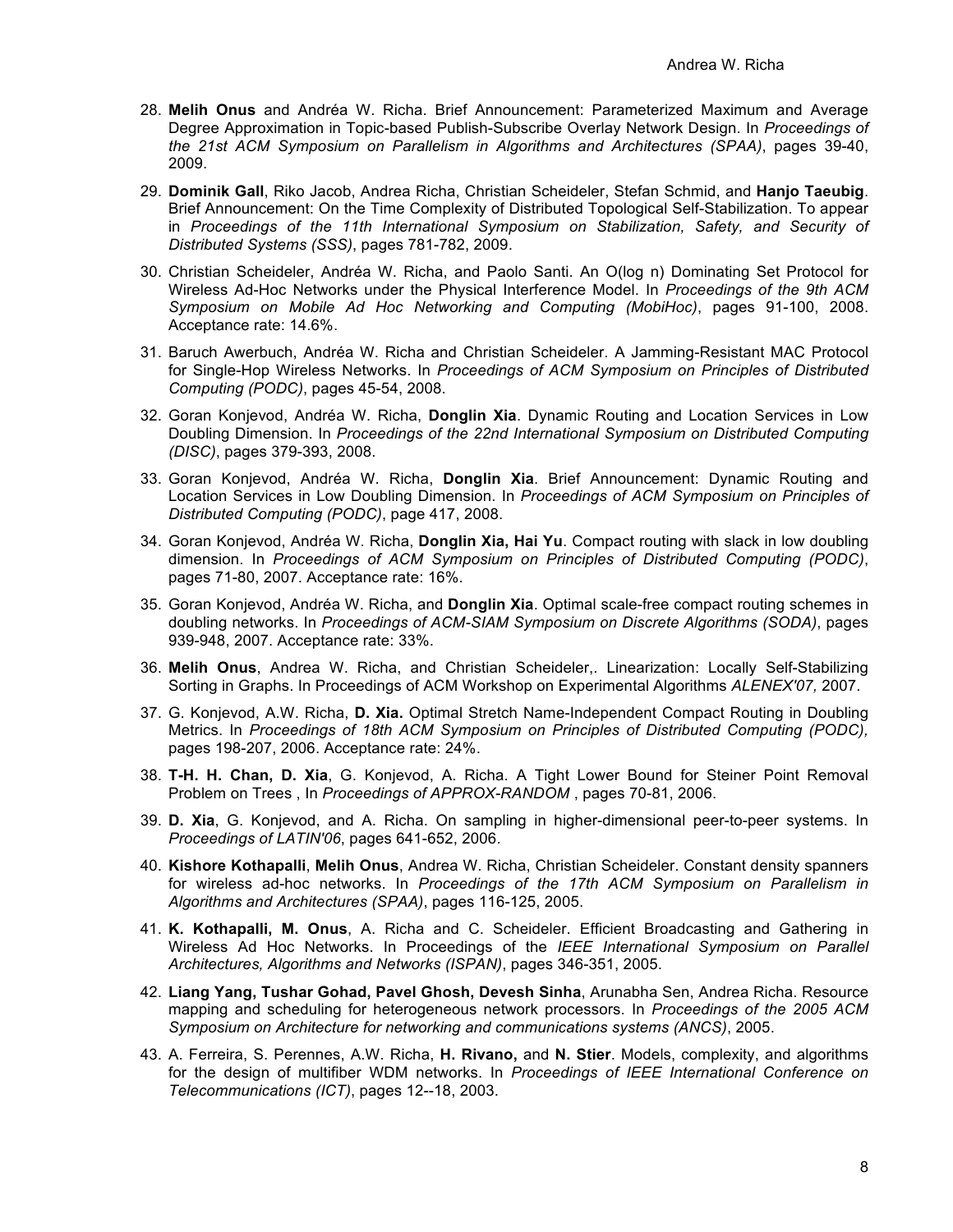- 44. **H. Huang**, A.W. Richa, and M. Segal. Approximation Algorithms for the Mobile Piercing Set Problem with Applications to Clustering*.* In *Proceedings of 6th ACM Workshop on Discrete Algorithms and Method for Communication (DIAL-M)*, pages 52-61, August 2002.
- 45. A. Ferreira, S. Perennes, A.W. Richa, **H. Rivano,** and **N. Stier**. On the design of multifiber WDM networks. In *Proceedings of AlgoTel'02*, pages 25--32, France, 2002.
- 46. Goran Konjevod, **Soohyun Oh**, and Andréa W. Richa. Finding Most-Sustainable Paths in Networks with Time-Dependent Edge-Reliabilities. In *Proceedings of Latin American Theoretical INformatics (LATIN)*, pages 435-450, 2002.
- 47. A.W. Richa, K. Obraczka, and A. Sen. Application-oriented Self-organizing Hierarchical Clustering in Dynamic Networks*.* In *Proceedings of 1st ACM Workshop on Principles of Mobile Computing (POMC),* pages 57-65, 2001.
- 48. R. Rajaraman, A.W. Richa, B. Voecking, and **G. Vuppuluri**. A data tracking scheme for general networks. In *Proceedings of 13th Annual ACM Symposium on Parallel Algorithms and Architectures (SPAA),* pages 247-254, 2001.
- 49. A. W. Richa, A. Sen, **B. H. Shen**, and S. Bandyopadhyay. On Routing and Wavelength Assignment in Optical Networks. In *Proceedings of the Thirty-Eighth Annual Allerton Conference on Communication*, Control and Computing, pages 2000.
- 50. S. Rao and **A. W. Richa.** New Approximation Techniques for Some Ordering Problems. In *Proceedings of Ninth Annual ACM-SIAM Symposium on Discrete Algorithms (SODA)*, pages 211- 218, 1998.
- 51. R. Cole, B. M. Maggs, F. Meyer auf der Heide, M. Mitzenmacher, **A. W. Richa,** K. Schroder, R. K. Sitaraman, and B. Vocking. Randomized Protocols for Low-Congestion Circuit Routing in Multistage Interconnection Networks. In *Proceedings of the 30th Annual Symposium on the Theory of Computing (STOC)*, pages 378-388, 1998.
- 52. R. Cole, A. Frieze, B. M. Maggs, M. Mitzenmacher**, A. W. Richa**, R. K. Sitaraman, and E. Upfal. On Balls and Bins with Deletions. In *Proceedings of the Second International Workshop on Randomization and Approximation Techniques in Computer Science (RANDOM),* number 1518 in Lecture Notes in Computer Science, pages 145-158, 1998.
- 53. C. G. Plaxton, **R. Rajaraman,** and **A. W. Richa**. Accessing Nearby Copies of Replicated Objects in a Distributed Environment, In *Proceedings of Ninth ACM Symposium on Parallel Algorithms and Architectures (SPAA),* pages 311-320, 1997.
- 54. B. Ghosh, F. T. Leighton, B. M. Maggs, S. Muthukrishan, C. G. Plaxton, **R. Rajaraman, A. W. Richa**, R. E. Tarjan, and D. Zuckerman. Tight Analysis of Two Local Load Balancing Algorithms, In *Proceedings of the 27th Annual Symposium on the Theory of Computing (STOC)*, pages 548-558, 1995.

## **iii. BOOK PUBLISHING**

#### **(a) Edited Books**

- 1. Andréa W. Richa, Christian Scheideler (Eds.): Stabilization, Safety, and Security of Distributed Systems - 14th International Symposium, SSS 2012, Toronto, Canada, October 1-4, 2012. Proceedings. Lecture Notes in Computer Science 7596, Springer 2012, ISBN 978-3-642-33535-8
- 2. Andréa W. Richa, Thomas Moscibroda (Eds.): Ad Hoc Networks Special Issue on Algorithmic Aspects of Ad Hoc Networks. Ad Hoc Networks, 2012.
- 3. Andréa W. Richa, Thomas Moscibroda (Eds.): Proceedings of the DIALM-POMC Joint Workshop on Foundations of Mobile Computing, Cambridge, Massachusetts, USA, September 16, 2010. ACM 2010, ISBN 978-1-4503-0413-9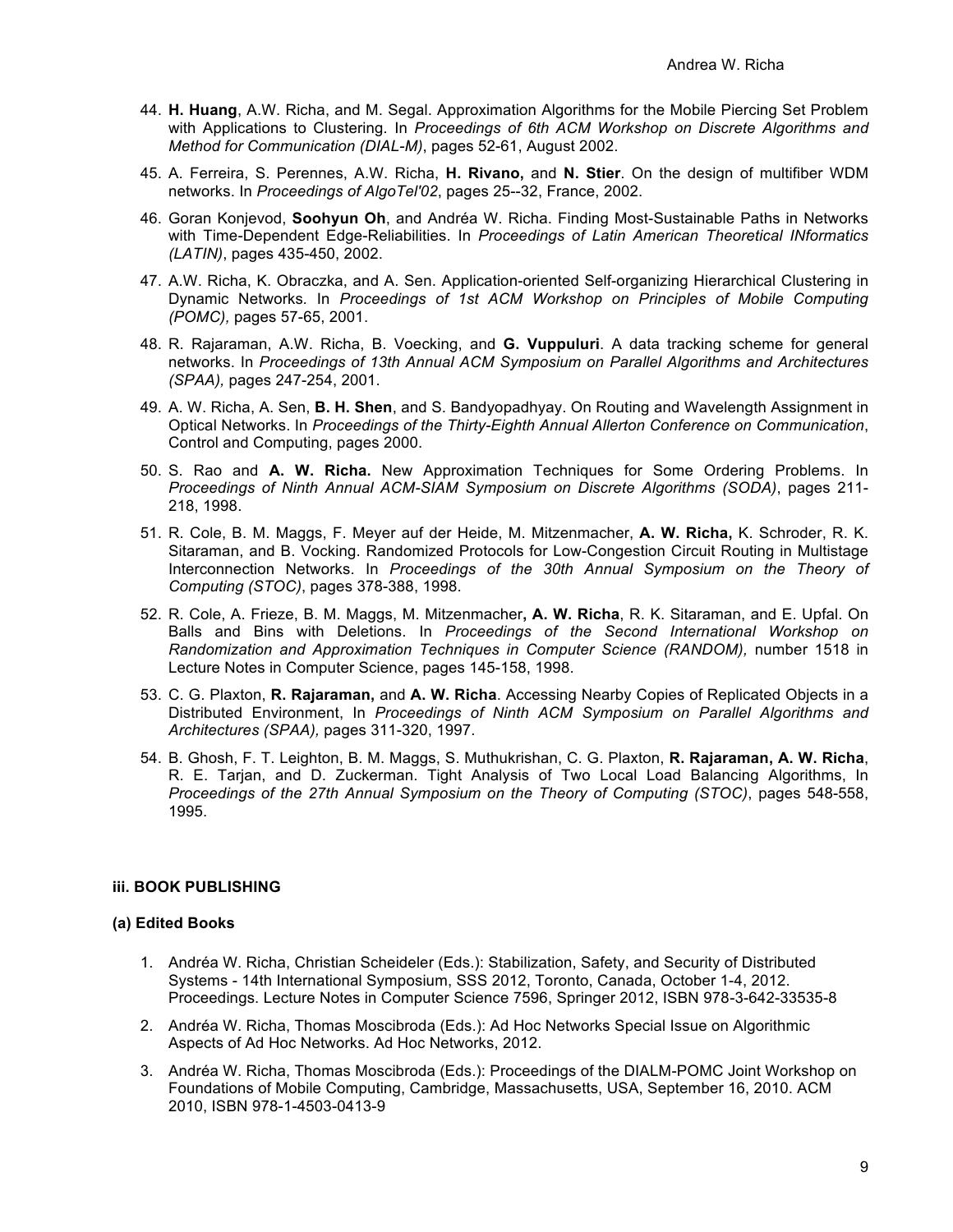- 4. Andréa W. Richa, Rachid Guerraoui (Eds.): Proceedings of the 29th Annual ACM Symposium on Principles of Distributed Computing, PODC 2010, Zurich, Switzerland, July 25-28, 2010. ACM 2010, ISBN 978-1-60558-888-9Proceedings of the 29th Annual ACM Symposium on Principles of Distributed Computing (PODC), 2010
- 5. Andréa W. Richa, Arunabha Sen, Katia Obraczka (Eds.). Proceedings of Second IEEE Workshop on Network Science for Communication Networks (NetSciCom), 2010
- 6. Andréa W. Richa, Arunhaba Sen, Katia Obraczka (Eds.). Proceedings of First IEEE Workshop on Network Science for Communication Networks (NetSciCom), 2009
- 7. Andréa W. Richa, Jennifer L. Welch (Eds.): MONET Special Issue on Foundations of Mobile Computing. MONET 11(2), 2006
- 8. Andréa W. Richa, Jennifer Welch (Eds.). Proceedings of ACM DIALM-POMC Joint Workshop on Foundations of Mobile Computing (DIALM-POMC), 2003.

#### **(b) Book Chapters**

- 9. A.W. Richa and C. Scheideler. Overlay Networks for Peer-to-peer systems. In Teofilo Gonzales (Editor), *Handbook of Approximation Algorithms and Metaheuristics*, Chapman & Hall / CRC Press, Chapter 72, 2007.
- **10.** M. Mitzenmacher, A. Richa, and R. Sitaraman. The power of two random choices: A survey of the techniques and results. In *Handbook of Randomized Computing,* volume I, edited by P. Pardalos, S. Rajasekaran, and J. Rolim, pages 255-305, Kluwer Press, 2000.

#### **iv. OTHER PUBLICATIONS**

#### **Papers under revision/submission**

• **Zahra Derakhshandeh, Robert Gmyr, Thim Strothmann**, Andrea W. Richa, Christian Scheideler, and Rida Bazzi. Leader Election and Shape Formation with Self-Organizing Programmable Matter. Invited submission to journal Natural Computing, Special Issue DNA21.

#### **Selected Technical Reports (Recent, 2008-15)**

- **Zahra Derakhshandeh, Robert Gmyr,** Andréa W. Richa, Christian Scheideler, **Thim Strothmann**, Shimrit Tzur-David: Infinite Object Coating in the Amoebot Model. CoRR abs/1411.2356 (2014)
- Shlomi Dolev, **Robert Gmyr**, Andréa W. Richa, Christian Scheideler: Amoeba-inspired Self-organizing Particle Systems. CoRR abs/1307.4259 (2013).
- **Adrian Ogierman**, Andréa W. Richa, Christian Scheideler, Stefan Schmid, Jin Zhang: Competitive MAC under Adversarial SINR. CoRR abs/1307.7231 (2013)
- Fabian Kuhn, Nancy Lynch, Calvin Newport, **Rotem Oshman**, and Andrea Richa. Broadcasting in Unreliable Radio Networks. Technical Report MIT-CSAIL-TR-2010-029, MIT Computer Science and Artificial Intelligence Laboratory, Cambridge, MA, June 2010.
- Andrea Richa, Christian Scheideler, Stefan Schmid, **Jin Zhang**. AntiJam: Efficient Medium Access despite Adaptive and Reactive Jamming. Technical Report arXiv, ID arXiv:1007.4389, July 2010.
- Andrea Richa, Christian Scheideler, Stefan Schmid, **Jin Zhang**. A Jamming-Resistant MAC Protocol for Multi-Hop Wireless Networks. Technical Report arXiv, ID arXiv:1007.1189, July 2010
- **Dominik Gall**, Riko Jacob, Andrea Richa, Christian Scheideler, Stefan Schmid, and **Hanjo Täubig**. Modeling Scalability in Distributed Self-Stabilization: The Case of Graph Linearization. Technical Report TUM-I0835, Institut für Informatik, Technische Universität München, November 2008.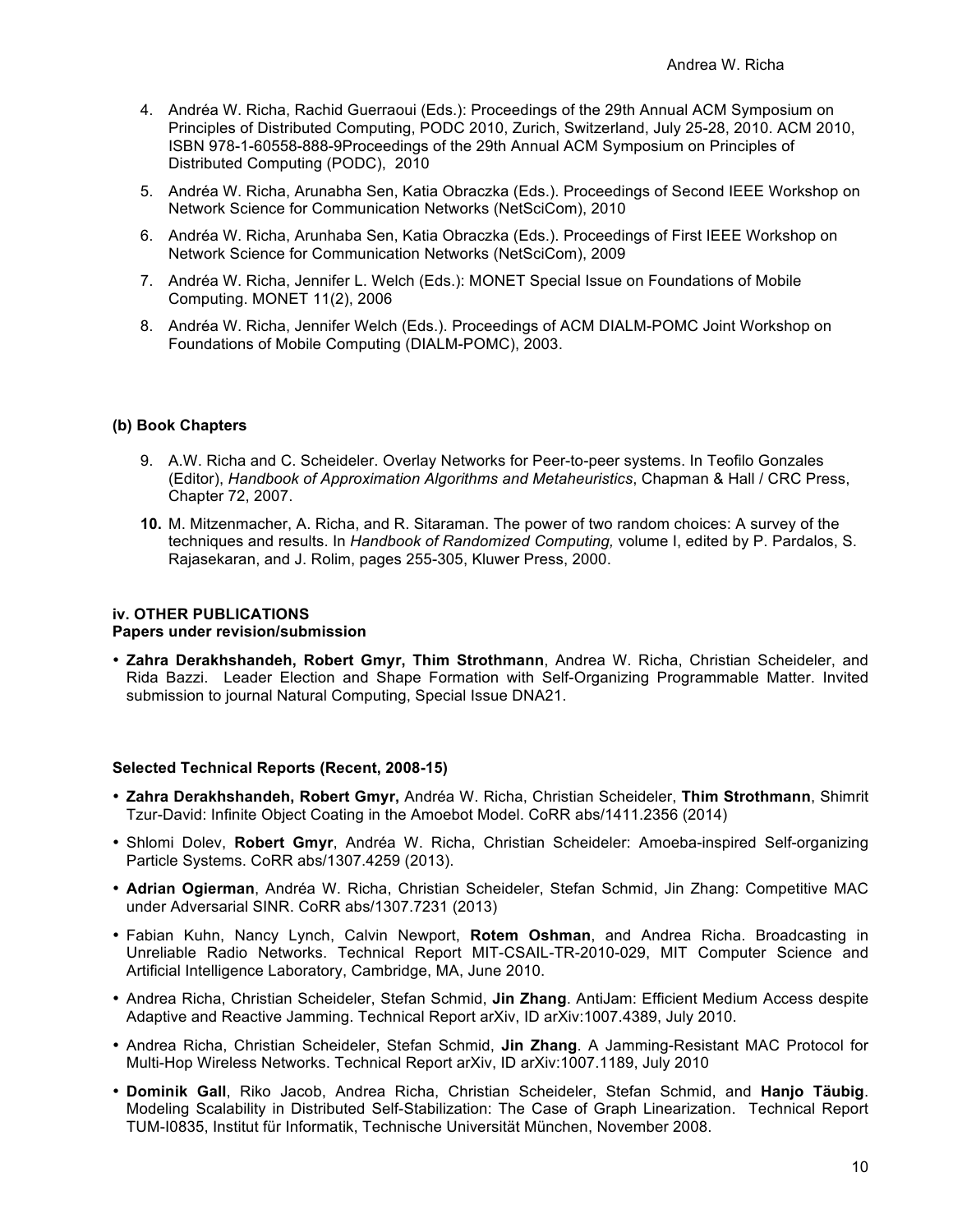#### **v. INVITED PRESENTATIONS**

- **Keynote Speaker,** *Adversarial Models for Wireless Communication,* 20th International Conference on AD-HOC Networks & Wireless (**SIROCCO**), 2013.
- **Biomimicry Center at ASU Launch Event, invited speaker,** *Smart Matter,* ASU, March 2015.
- **Plenary Speaker,** *Interference Models: Going Beyond the Unit-disk and Packet-Radio Models,* 6th International Conference on AD-HOC Networks & Wireless (**AD-HOC NOW**), 2007.
- Tutorial, Self-organizing Particle Systems, 16<sup>th</sup> International Symposium on Stabilization, Safety, and Security of Distributed Systems (**SSS**), 2014.
- **Tutorial** *Algorithmic Foundations of Ad Hoc Networks,* MICS Summer School, ETH Zurich, June 30 July 04, 2004.
- *Programmable Matter: Models and Problems,* CS Colloquium, University of Victoria, Victoria, Canada, Fall 2015.
- *Programmable Matter: Models and Problems,* CS Faculty Series, CIDSE, ASU, March 2015.
- *Programmable Matter: Models and Problems,* Discrete Math Seminar, ASU, March 2015.
- *Algorithmic Foundation of Self-organizing Particle Systems and of Wireless Communication,* University of South Florida, March 2015.
- *Programmable Matter: Models and Problems,* Sch. of Math. and Natural Sci., ASU West, March 2015.
- *Programmable Matter: Models and Problems,* Math Club, ASU, November 2014.
- *Programmable Matter: Models and Problems, 2nd* Biological Distributed Algorithms (**BDA**) Workshop, colocated with DISC'14, Austin, Texas, October 2014.
- *Amoeba-Inspired Self-Organizing Particle Systems,* NSF Workshop on Self-organizing Particle Systems, co-located with ACM-SIAM SODA'14, Portland, Oregon, January 2014.
- *Adversarial Models for Wireless Communication,* University of Paderborn, Germany, 2013.
- *Adversarial Models for Wireless Communication*, Telekom Networking Lecture Series Workshop, Technical University of Berlin, Germany, July 2011.
- *Minimum Maximum Degree Publish-Subscribe Overlay Network Design*, Arizona State University, 2011.
- *A Jamming-Resistant MAC Protocol for Single-Hop Wireless Networks*, University of Southern California, October, 2010.
- *On Parameterized Minimum Degree Publish-Subscribe Overlay Network Design*, Federal University of Rio de Janeiro, Brazil, 2010.
- *An O(log n) Dominating Set Protocol for Wireless Ad-Hoc Networks under the Physical Interference Model,*  Massachusetts Institute of Technology (MIT), 2009
- *An O(log n) Dominating Set Protocol for Wireless Ad-Hoc Networks under the Physical Interference Model,*  University of Paderborn, Germany, 2009
- *A Jamming-Resistant MAC Protocol for Single-Hop Wireless Networks*, Federal University of Rio de Janeiro, Brazil, 2009.
- *A Jamming-Resistant MAC Protocol for Single-Hop Wireless Networks*, Texas A&M University, 2008.
- *Interference Models: Going Beyond the Unit-disk and Packet-Radio Models***,** Federal University of Rio de Janeiro, Brazil, 2008.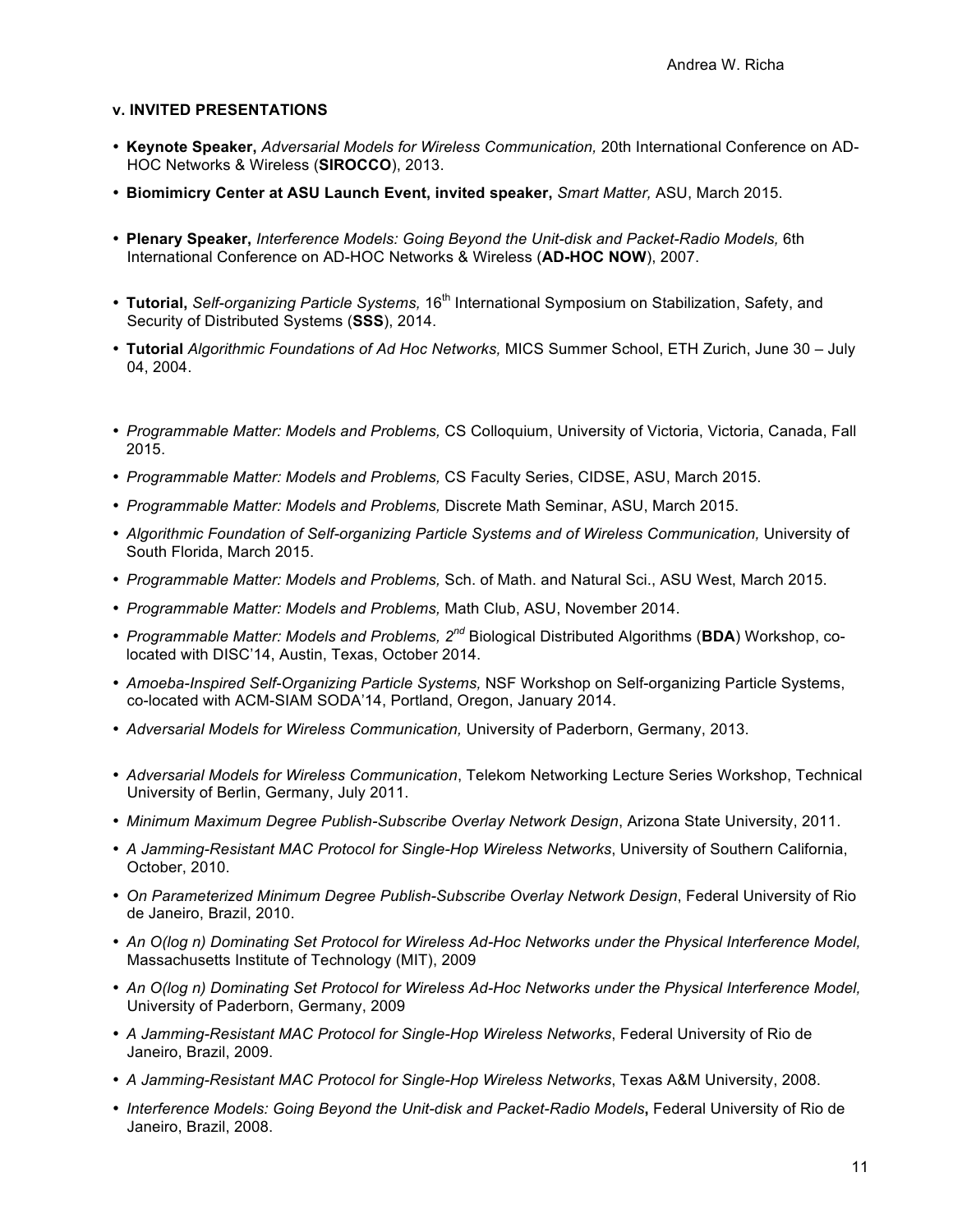- *Interference Models: Going Beyond the Unit-disk and Packet-Radio Models***,** University of Arizona, 2007.
- *Beyond the Unit-disk and Packet Radio Models,* Dagstuhl Seminar 07151 Geometry in Sensor Networks, Schloss Dagstuhl , Germany , 2007
- *Beyond the Unit-disk and Packet Radio Models,* NSF Workshop on Geometric Approaches to Ad Hoc and Sensor Networks, University of California, Santa Barbara, 2006.
- *A Data Tracking Scheme for General Networks*. Informs Telecom'02, Boca Raton, FL, 2002.
- *A Data Tracking Scheme for General Networks*. Federal University of Rio de Janeiro, Brazil, 2001.
- *On Balls-and-bins with Deletions.* Federal University of Rio de Janeiro, Brazil, 2000.
- *Accessing Nearby Copies of Replicated Objects in a Distributed Environment*. INFORMS'00, San Antonio, TX, 2000.
- *Accessing Nearby Copies of Replicated Objects in a Distributed Environment.* Federal University of Rio de Janeiro, Brazil, 2000.
- *New Approximation Techniques for Some Ordering Problems.* Federal University of Rio de Janeiro, Rio de Janeiro, Brazil, 1998.
- *New Approximation Techniques for Some Ordering Problems,* Bell Labs/DIMACS (Center for Discrete Math. And Comp. Sci.), Murray Hill, NJ, 1998.
- *Accessing Nearby Copies of Replicated Objects in a Distributed Environment,* ASU, Tempe, AZ, 1998.
- *Accessing Nearby Copies of Replicated Objects in a Distributed Environment*, Los Alamos National Labs, Los Alamos, NM, 1998.
- *Accessing Nearby Copies of Replicated Objects in a Distributed Environment,* ASU/ACM student chapter, Tempe, AZ, 1998.
- *New Approximation Techniques for Some Ordering Problems*, University of Texas at Austin, Austin, TX, 1997.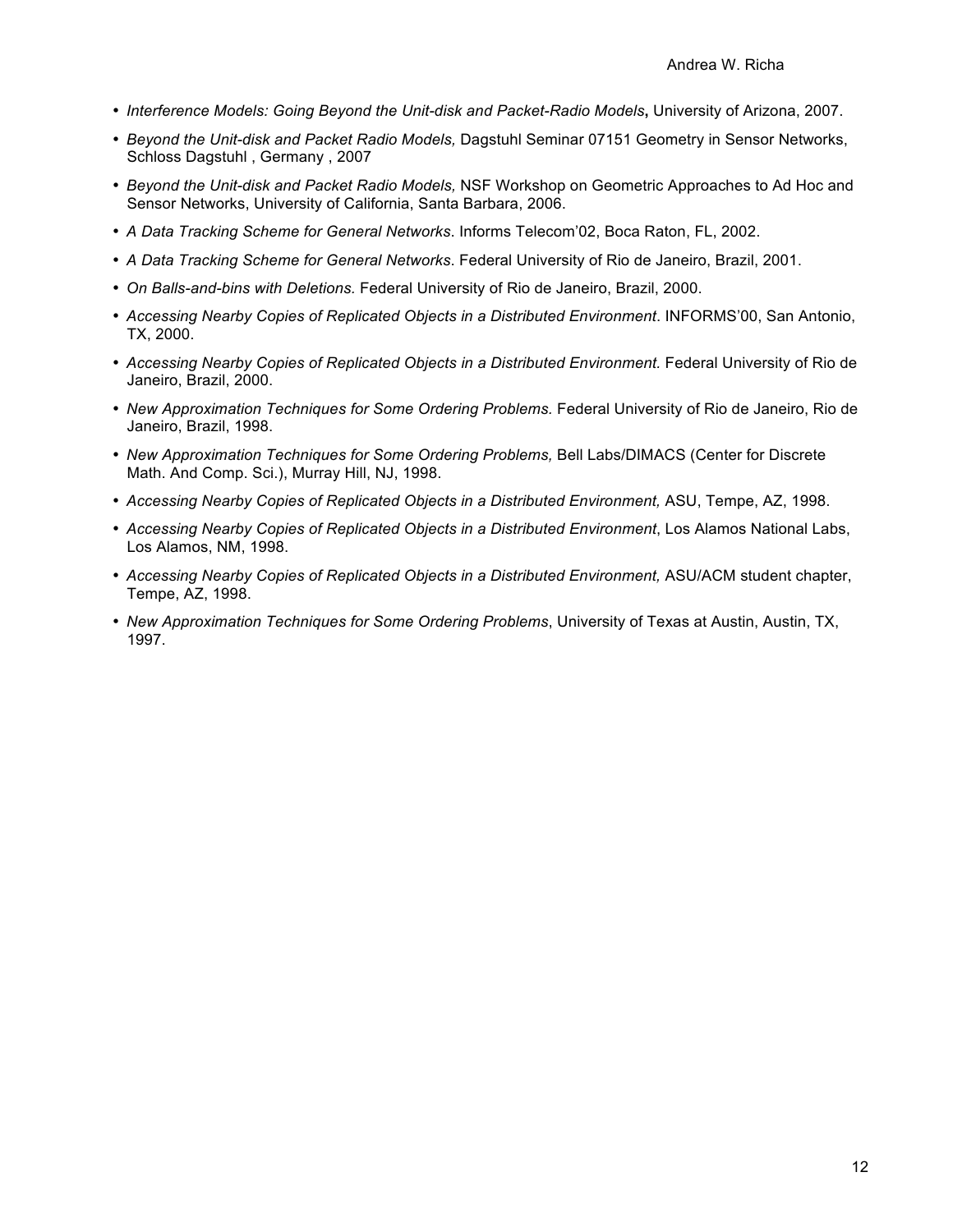## **C. GRANTS**

## **i. AWARDED PROPOSALS**

*Total Awarded Funds:* \$5,429,767.00 *Total Individual Shares*: \$2,456,718.50 (~\$1.1M awarded in 2011-16)

|                 | $\frac{1}{2}$                                                                                                                                                                                                                      | $V$ . The divided in $E_0$ in                                                          |           |                                                                                                                | Individual   |
|-----------------|------------------------------------------------------------------------------------------------------------------------------------------------------------------------------------------------------------------------------------|----------------------------------------------------------------------------------------|-----------|----------------------------------------------------------------------------------------------------------------|--------------|
| <b>Duration</b> | <b>Title</b>                                                                                                                                                                                                                       | <b>Sponsor</b>                                                                         | Award     | <b>PIs</b>                                                                                                     | <b>Share</b> |
| $(2016-18)$     | A Distributed and<br>Stochastic Algorithmic<br><b>Framework for Active</b><br>Matter                                                                                                                                               | <b>National Science</b><br>Foundation (NSF) -<br>Algorithms in the Field<br>(AiTF)     | \$300,000 | A. Richa (lead<br>PI), D. Randall<br>and D. Goldman<br>(Georgia Tech)                                          | 33%          |
| $(2014-17)$     | Self-organizing<br>Particle Systems                                                                                                                                                                                                | <b>National Science</b><br>Foundation (NSF) -<br><b>Algorithmic Foundation</b><br>(AF) | \$450,000 | A. Richa (lead<br>PI)                                                                                          | 100%         |
| $(2013-15)$     | <b>EAGERL Self-</b><br>organizing Particle<br>Systems: Models and<br>Algorithms                                                                                                                                                    | <b>National Science</b><br>Foundation (NSF) -<br><b>Algorithmic Foundation</b><br>(AF) | \$176,000 | A. Richa (lead<br>PI)                                                                                          | 100%         |
| (2012)          | SSS'12 Travel<br>Scholarships                                                                                                                                                                                                      | <b>National Science</b><br>Foundation (NSF)                                            | \$10,000  | A. Richa (lead<br>PI)                                                                                          | 100%         |
| $(2011-14)$     | Adversarial Models for<br>Wireless<br>Communication                                                                                                                                                                                | NSF-Algorithmic<br>Foundations (AF), and<br>Office of Int. Sci. and<br>Eng. (OISE)     | \$379,392 | A. Richa (lead<br>PI)                                                                                          | 100%         |
| $(2008-12)$     | Theory of Self-<br><b>Stabilizing Overlay</b><br><b>Networks</b>                                                                                                                                                                   | NSF--Theoretical<br>Foundations (TF) and<br><b>OISE</b>                                | \$170,163 | A. Richa (lead<br>PI)                                                                                          | 100%         |
| $(2008-11)$     | Dynamic Routing,<br><b>Distributed Hash</b><br><b>Tables and Location</b><br>Services                                                                                                                                              | NSF-TF                                                                                 | \$109,253 | A. Richa (lead<br>PI)<br>(Goran<br>Konjevod was a<br>former co-PI,<br>ASU)                                     | 100%         |
| $(2008-12)$     | Academic and<br>Professional<br>Development for<br><b>Lower Division</b><br>Computer Science,<br>Engineering, and<br><b>Mathematics</b><br>Students: Transition to<br>Upper Division,<br>Research and the<br><b>STEM Workforce</b> | NSF-DUE                                                                                | \$600,000 | Armando<br>Rodriguez (lead<br>PI), A. Richa,<br>Carlos Castillo-<br>Chavez, Mary<br>Anderson-<br>Rowland (ASU) | 13%          |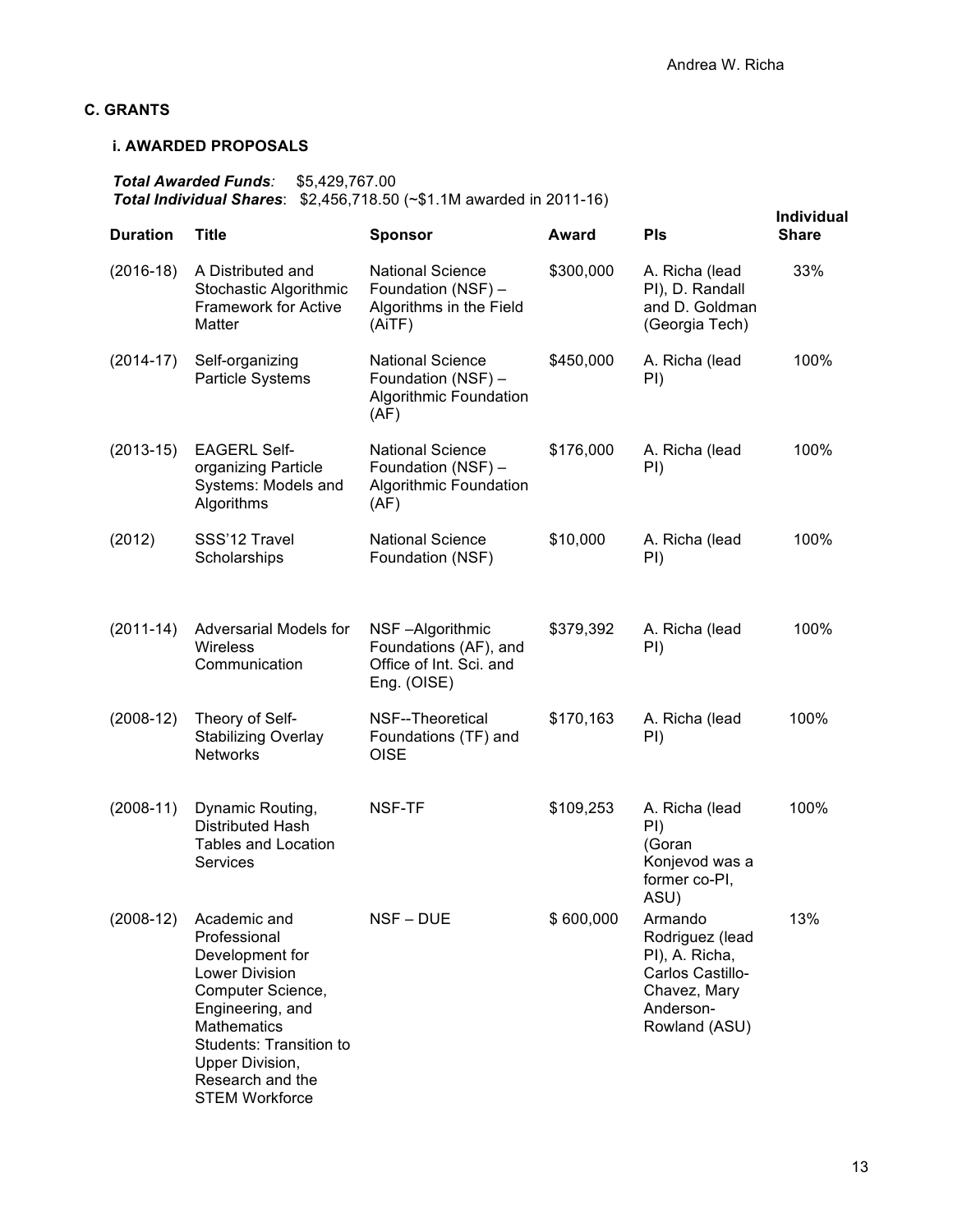| $(2007-11)$       | Academic and<br>Professional<br>Development for<br>Upper Division CS,<br>Eng., and Math.<br>Students - II:<br>Transition to<br>Research, Graduate<br>School, and the<br>Workforce                                   | <b>NSF - DUE</b>                                                        | \$600,000   | Armando<br>Rodriguez (lead<br>PI), A. Richa,<br>Carlos Castillo-<br>Chavez, Mary<br>Anderson-<br>Rowland (ASU) | 8%   |
|-------------------|---------------------------------------------------------------------------------------------------------------------------------------------------------------------------------------------------------------------|-------------------------------------------------------------------------|-------------|----------------------------------------------------------------------------------------------------------------|------|
| $(2006 -$<br>(07) | LANL Internship:<br><b>Efficient Shortest Path</b><br><b>Computation In Planar</b><br>Graphs                                                                                                                        | Los Alamos National<br>Laboratories (LANL),                             | \$20,964    | A. Richa (lead<br>PI)                                                                                          | 100% |
| $(2006 -$<br>10)  | Academic and<br>Professional<br>Development for Upper<br><b>Division Computer</b><br>Science, Engineering,<br>and Mathematics<br>Students - II: Transition<br>to Research, Graduate<br>School, and the<br>Workforce | NSF - DUE                                                               | \$500,000   | Mary Anderson-<br>Rowland (lead<br>PI), A. Richa,<br>Armando<br>Rodriguez,<br>Carlos Castillo-<br>Chavez (ASU) | 8%   |
| $(2004 -$<br>05)  | Multi-Application<br><b>Partitioning System</b><br>(Maps) - A Design Tool<br>For Hardware/Software<br><b>Partitioning Of Network</b><br><b>Processor Systems</b>                                                    | Consortium for<br>Embedded<br>Internetworking &<br>Technologies (CEINT) | \$86,357    | Arun Sen (lead<br>PI, ASU), A.<br>Richa                                                                        | 50%  |
| $(2004 -$<br>06)  | Academic And<br>Professional<br>Development For<br><b>Computer Science;</b><br>Engineering; And<br><b>Mathematics Students:</b><br><b>Transitioning To Upper</b><br>Division; Research;<br>Grad                     | NSF-DUE                                                                 | \$450,000   | Joaquin Bustoz<br>(lead PI), A.<br>Richa, Armando<br>Rodriguez<br>(ASU)                                        | 33%  |
| $(2003 -$<br>(04) | A Case for an<br>Inexpensive, Highly<br>Available iSCSI<br><b>Storage Solution</b>                                                                                                                                  | <b>CEINT</b>                                                            | \$85,357.00 | Arun Sen (lead<br>PI, ASU), A.<br>Richa                                                                        | 50%  |
| $(2003 -$<br>04)  | Hardware-Software<br>Co-Design of Network<br>Processors and Packet<br>Classification                                                                                                                                | <b>CEINT</b>                                                            | \$81,357.00 | Arun Sen (lead<br>PI, ASU), A.<br>Richa                                                                        | 50%  |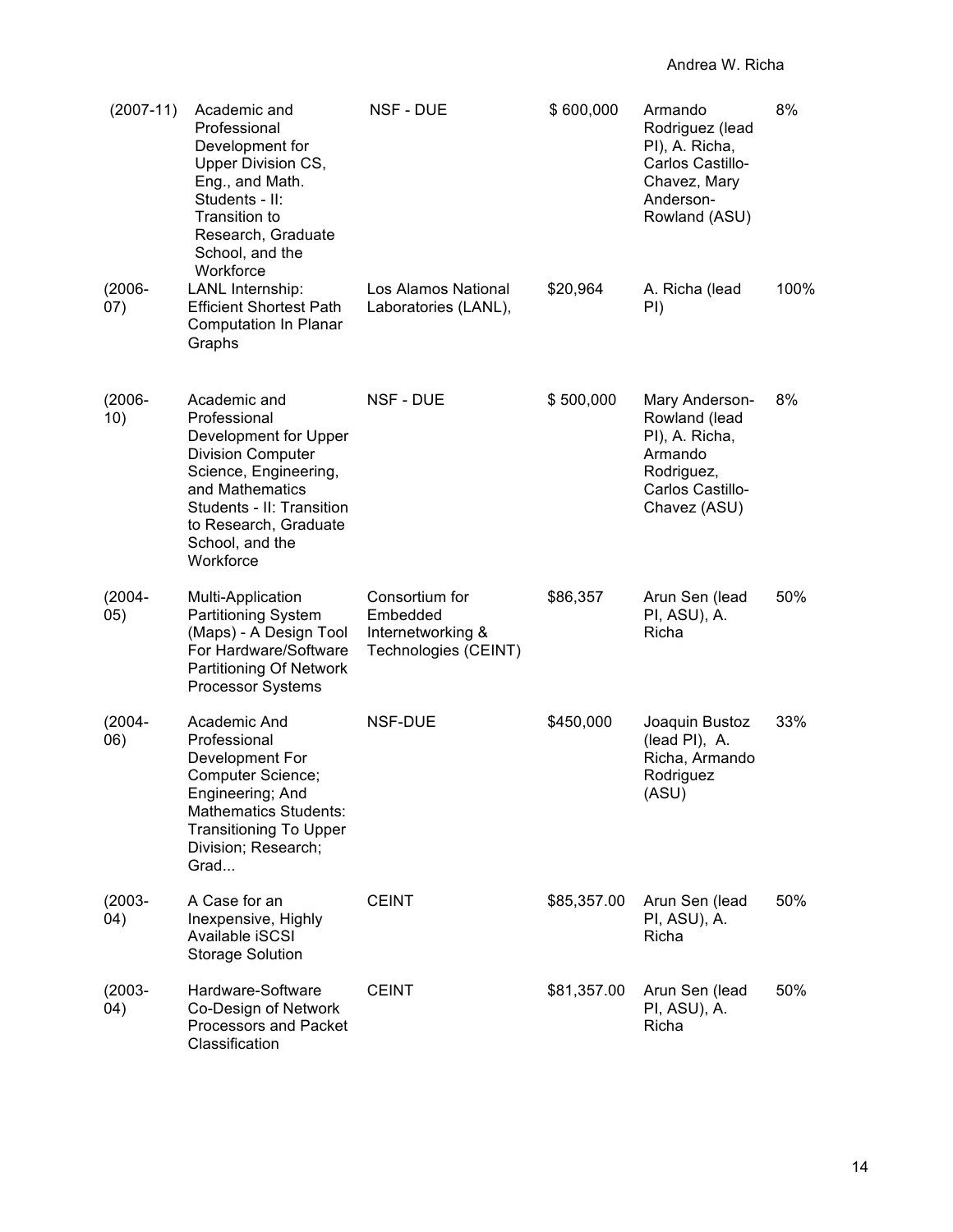| (2003)             | DIALM-POMC<br>Workshop on<br><b>Foundations of Mobile</b><br>Computing                                                     | <b>NSF</b>   | \$5,000.00                                   | A. Richa (lead<br>PI)                                                                                              | 100% |
|--------------------|----------------------------------------------------------------------------------------------------------------------------|--------------|----------------------------------------------|--------------------------------------------------------------------------------------------------------------------|------|
| (2003)             | DIALM-POMC<br>Workshop on<br><b>Foundations of Mobile</b><br>Computing                                                     | <b>CEINT</b> | \$3,000.00                                   | A. Richa (lead<br>PI)                                                                                              | 100% |
| $(2002 -$<br>03)   | Development of an<br><b>iSCSI Storage</b><br>Manager with<br>Virtualization for eLinux<br>on Intel 80321 I/O<br>Processor  | <b>CEINT</b> | \$77,032                                     | Arun Sen (lead<br>PI, ASU), A.<br>Richa                                                                            | 50%  |
| $(2001 -$<br>03)   | Computer Science,<br>Engineering, and<br><b>Mathematics</b><br>Scholarship Program<br>(for Freshmen and<br>Sophomores),    | NSF-DUE      | \$270,000                                    | Joaquin Bustoz<br>(lead PI), A.<br>Richa, Armando<br>Rodriguez<br>(ASU)                                            | 33%  |
| $(2001 -$<br>02)   | Packet Processing in a<br>QoS Constrained<br>Environment                                                                   | <b>CEINT</b> | \$70,794                                     | Arun Sen (lead<br>PI, ASU), A.<br>Richa                                                                            | 50%  |
| $(2000 -$<br>06)   | <b>CAREER: Accessing</b><br>Shared Objects and<br>Routing in Distributed<br>Environments                                   | <b>NSF</b>   | \$273,598<br>(includes<br>matching<br>funds) | A. Richa (lead<br>PI)                                                                                              | 100% |
| $(2000 -$<br>(04)  | Computer Science,<br>Engineering, and<br><b>Mathematics</b><br>Scholarship Program<br>(for Juniors and<br>Seniors)         | NSF-DUE      | \$504,500                                    | Joaquin Bustoz<br>(lead PI), A.<br>Richa, Armando<br>Rodriguez,<br><b>Barbara</b><br>Gannod, James<br>Turner (ASU) | 20%  |
| $(1999 -$<br>2003) | <b>Parallel Elimination</b><br>Orders with<br>applications in<br><b>Operations Research</b><br>and Scientific<br>Computing | NSF-DUE      | \$200,000                                    | Gary Miller,<br>Bruce Maggs,<br>R. Ravi<br>(Carnegie<br>Mellon U.), A.<br>Richa (ASU)                              | 25%  |
| $(1998 -$<br>99)   | FGIA: Accessing<br>Shared Objects in a<br><b>Distributed</b><br>Environment                                                | ASU          | \$7,000                                      | A. Richa (lead<br>PI)                                                                                              | 100% |

# **ii. OTHER PROJECTS in PROGRESS (see Section K)**

• *A data mule network focused on Amazon riverine population with e-health applications (CoDPON):*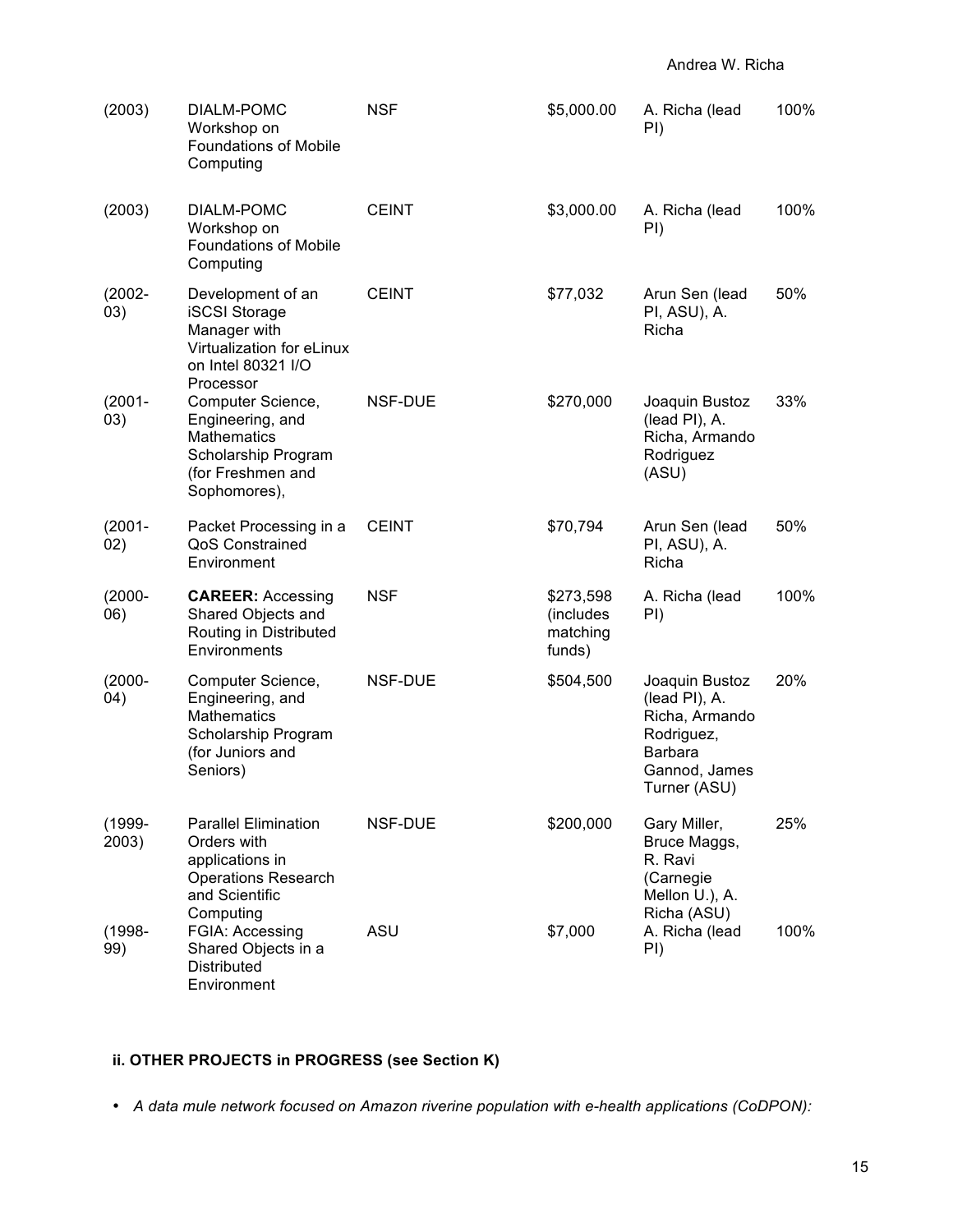http://www.margalho.pro.br/codpon/ .

• *Underwater optical ad-hoc sensor networks***:** 

http://www.uontechnologies.com/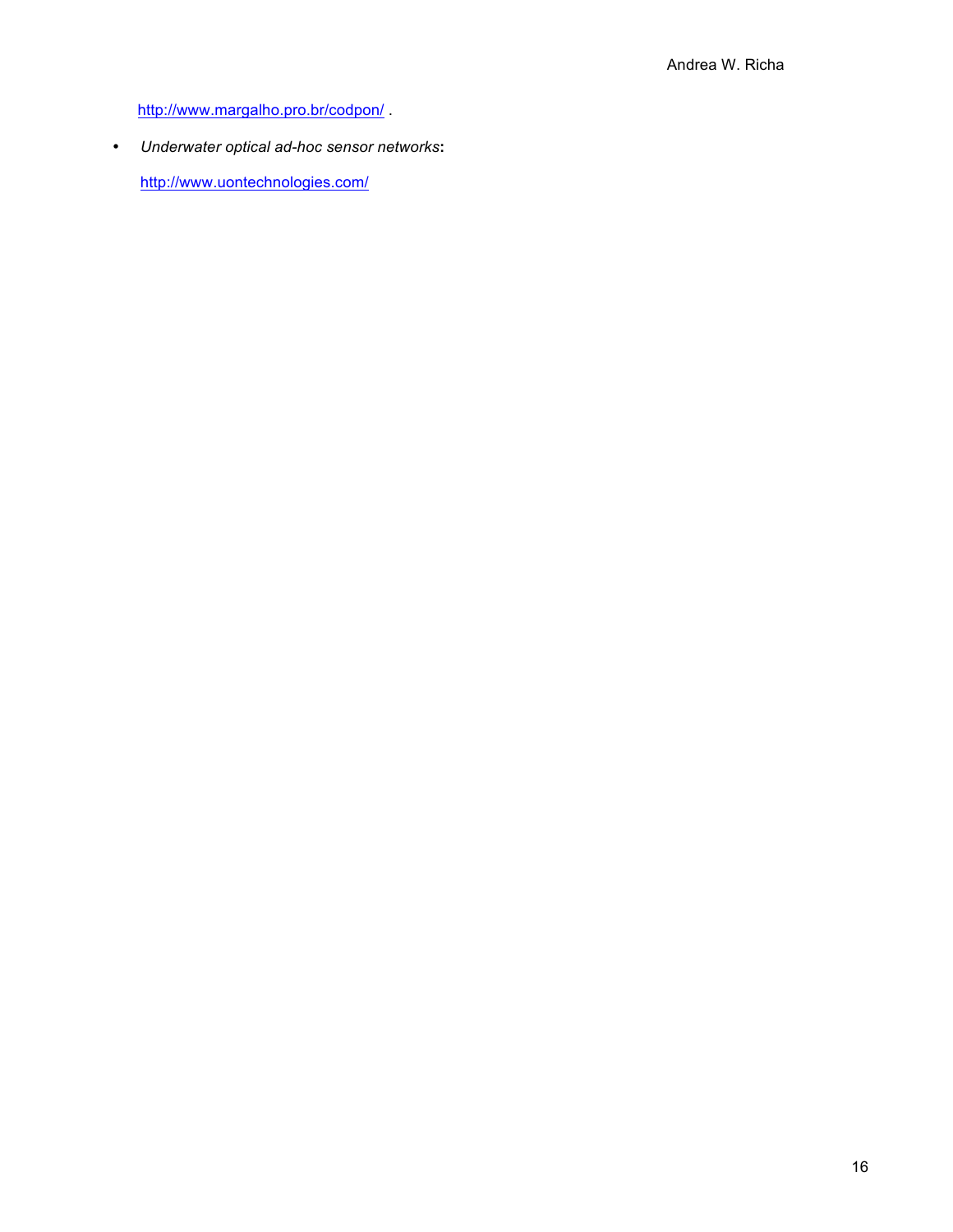## **D. HONORS and AWARDS**

| $(Mav 00 - May 06)$ | NSF CAREER Award.                                          |
|---------------------|------------------------------------------------------------|
| (Aug 92 – June 98)  | Graduate Research Scholarship, Carnegie Mellon University. |
| (March 89 – Feb 92) | Graduate Research Assistanship, CAPES, Brazil.             |

# **E. PATENTS**

• Provisional Patent AZTE.P0104US.P1 , UNDERWATER MULTI-HOP COMMUNICATIONS NETWORK (see Section K)

# **F. ENTREPRENEURIAL**

• *UON Technologies*, founding partner, www.uontechnologies.com (see Section K)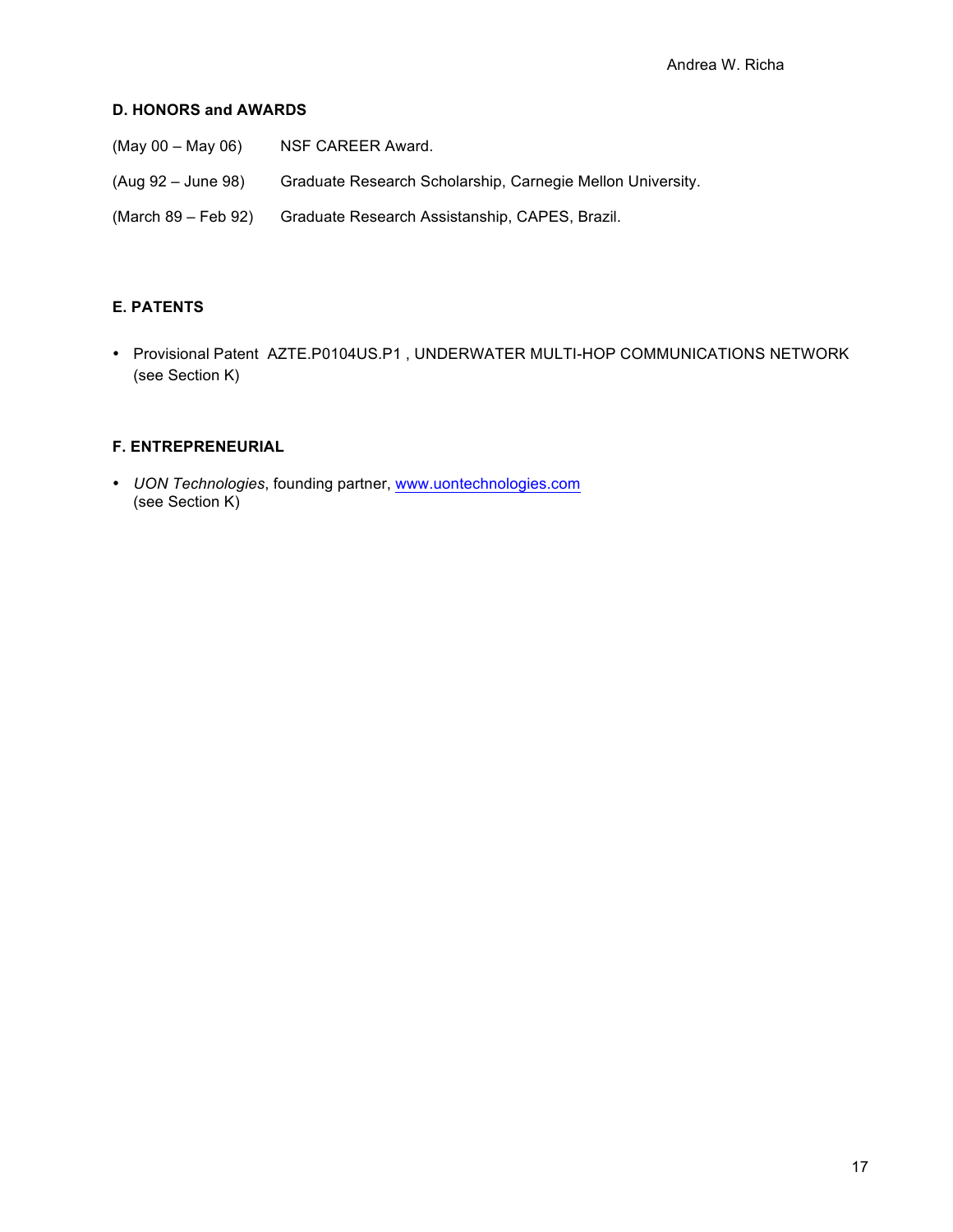## **G. GRADUATE STUDENT THESES AND DISSERTATIONS SUPERVISED**

| <b>Student</b>        | <b>Degree</b>      | <b>Duration</b> | <b>Thesis Title</b>                                                                                                             | <b>Employment after Graduation</b> |
|-----------------------|--------------------|-----------------|---------------------------------------------------------------------------------------------------------------------------------|------------------------------------|
| Gayathri Vuppuluri    | MS                 | $(1999 - 2000)$ | A near-optimal data access<br>scheme in a distributed<br>environment                                                            | Compaq (now HP)                    |
| Srinivas Sardar       | <b>MCS</b>         | $(1998-99)$     | Development of Multiport Load<br><b>Balancing Tool for Distributed</b><br>Networks                                              | Compaq (now HP)                    |
| Anshul Dawra          | MS                 | $(1999 - 2001)$ | Most sustainable path routing                                                                                                   | <b>IBM</b>                         |
| Soohyun Oh            | MS                 | $(1999 - 2001)$ | Finding most sustainable paths in<br>networks with time-dependent<br>edge reliabilities                                         | PhD at ASU                         |
| Hai Huang             | <b>MS</b>          | $(2000-03)$     | Approximation algorithms for the<br>mobile piercing set problem with<br>applications to Clustering in Ad-Hoc<br><b>Networks</b> | Intel                              |
| Shiva<br>Sundararaman | <b>MS</b>          | $(2001-03)$     | Algorithm for flow allocation for<br>multi-protocol label switching                                                             | Qualcom                            |
| James Higgins         | <b>MCS</b>         | $(2004-06)$     | <b>Location Service in Mobile</b><br>Networks: An Overview                                                                      | Intellitel                         |
| Rumana Islam          | <b>MCS</b>         | $(2006-08)$     | <b>Linear Programming Formulations</b><br>for Minimizing Maximum<br>Interference in Wireless Networks                           | MBA at ASU                         |
| Michael Reeves        | <b>MS</b>          | $(2013-15)$     | The Effects of Bollinger Bands on<br>Delta Probability                                                                          |                                    |
| Rachit Agarwal        | MS in<br><b>CE</b> | $(2014-15)$     | Incorporating Uncertainties into<br>Data Mule DTN Networks, with<br>focus on an Amazon scenario                                 |                                    |

## **i. MASTER'S THESIS AWARDED**

## **ii. MS THESES IN PROGRESS**

| <b>Student</b> | <b>Thesis Title</b> |
|----------------|---------------------|
| <b>Degree</b>  | <b>Duration</b>     |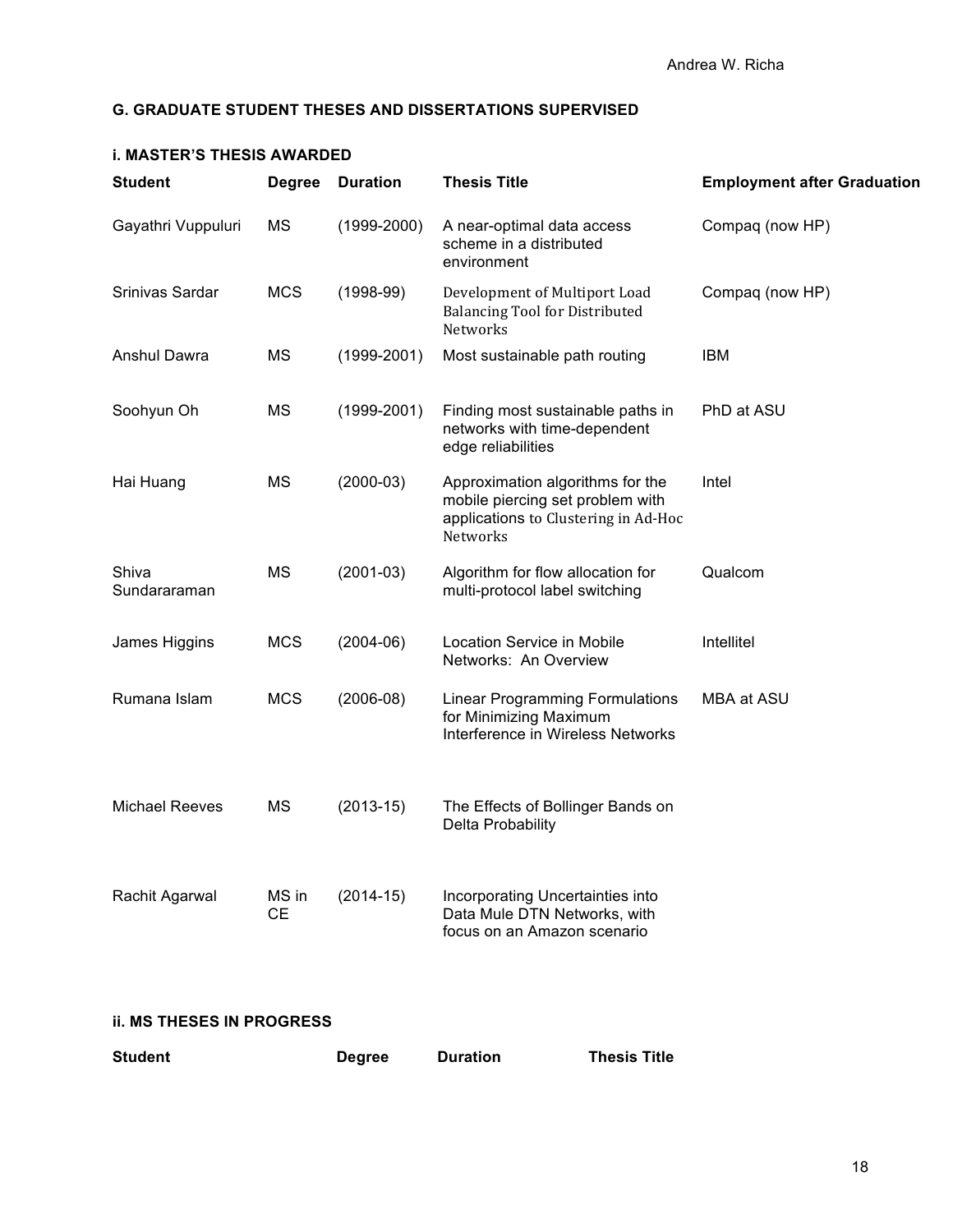### **iii. Ph.D. THESES AWARDED**

| <b>Student</b>   | <b>Degree</b> | <b>Duration</b> | <b>Thesis Title</b>                                                                  | <b>Employment after Graduation</b>                  |
|------------------|---------------|-----------------|--------------------------------------------------------------------------------------|-----------------------------------------------------|
| Soohyun Oh       | PhD           | $(2001-05)$     | Collaborative prefetching<br>frameworks of<br>continuous media                       | Sungkyunkwan University,<br>South Korea             |
| Donglin Xia*     | <b>PhD</b>    | $(2004-08)$     | Compact Routing Design in<br>Networks of Low Doubling<br>Dimension                   | Microsoft Research                                  |
| Melih Onus       | <b>PhD</b>    | $(2003-09)$     | <b>Overlay Network Construction</b><br>in Highly Decentralized<br><b>Networks</b>    | <b>Bilkent University, Turkey</b>                   |
| Antonio Cardenas | <b>PhD</b>    | $(2004-10)$     | Detecting Sybil Nodes in Static<br>and Dynamic Networks                              | Universidad Autonoma de Mexico,<br>Mexicali, Mexico |
| Oleg Bakun       | PhD           | $(2005-11)$     | <b>Adaptive Decentralized Routing</b><br>and Detection of Overlapping<br>Communities |                                                     |
| Jin Zhang        | <b>PhD</b>    | $(2008-12)$     | Jamming-resistant MAC protocols                                                      | Google                                              |
| Xinhui Hu        | <b>PhD</b>    | $(2010-15)$     | Resource allocation with<br>Applications on the Cloud                                | Google                                              |

**\*** Donglin Xia received the *Best CSE PhD Student Award*, 2008, and the Best CSE TA Award, 2007.

## **iv. Ph.D. THESES IN PROGRESS**

| <b>Student</b>         | <b>Degree</b> | <b>Duration</b>   |
|------------------------|---------------|-------------------|
| Chenyang Zhou          | <b>PhD</b>    | $(2011-present)$  |
| Mengxue Liu            | <b>PhD</b>    | $(2012$ -present) |
| Zahra<br>Derakhshandeh | PhD           | $(2013-present)$  |

Prof. Richa was also a member of (over 100) MS and PhD thesis committees at ASU and other institutions.

**PhD Thesis Examinee:** Mirjam Wattenhofer, *Distributed Coordination: Collecting, Locking, and Matching*, ETH Zurich, 2006.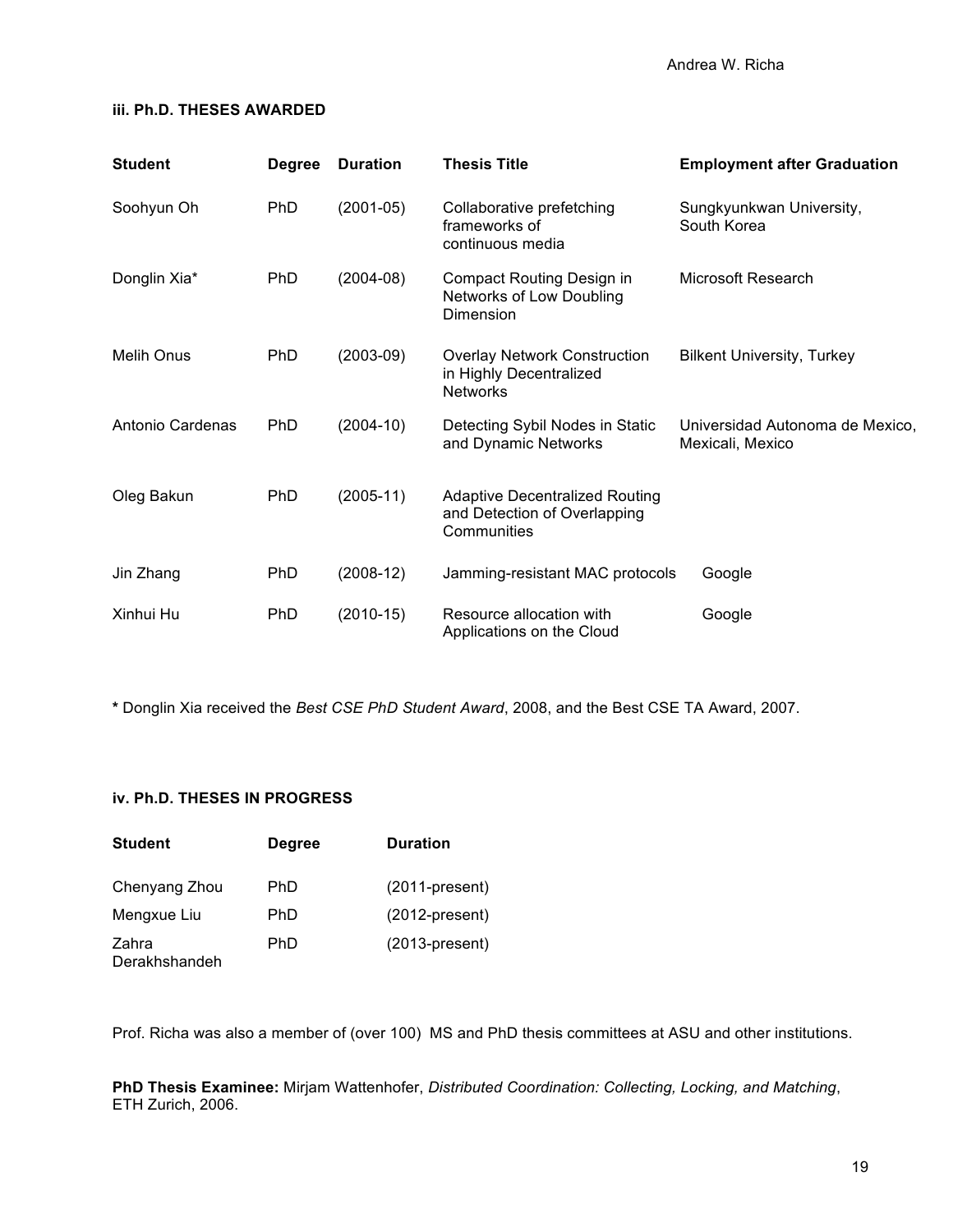# **v. UNDERGRADUATE HONORS THESIS (ASU Barrett Honors College)**

| <b>Student</b>                    | <b>Duration</b> | <b>Project Title</b>                                                       |
|-----------------------------------|-----------------|----------------------------------------------------------------------------|
| Xiao Wang                         |                 | (2015-present) Overlay Network Design by Pruning                           |
| Alexandra Porter                  |                 | (2015-present) Self-stabilizing Coating Algorithms for Programmable Matter |
| Joshua Daymude                    |                 | (2014-present) Self-organizing Particle Systems: Compaction                |
| Miles Laff                        | (2014-15)       | Expansion Algorithms for Self-organizing Particle Systems                  |
| Ryan Sowa                         | $(2011-13)$     | Extending NS-3 for Three-dimensional Wireless Networks                     |
| <b>Christopher Fulton Shiflet</b> | $(2001-02)$     | Analysis of Mobility Models in Mobile Ad-Hoc Networks                      |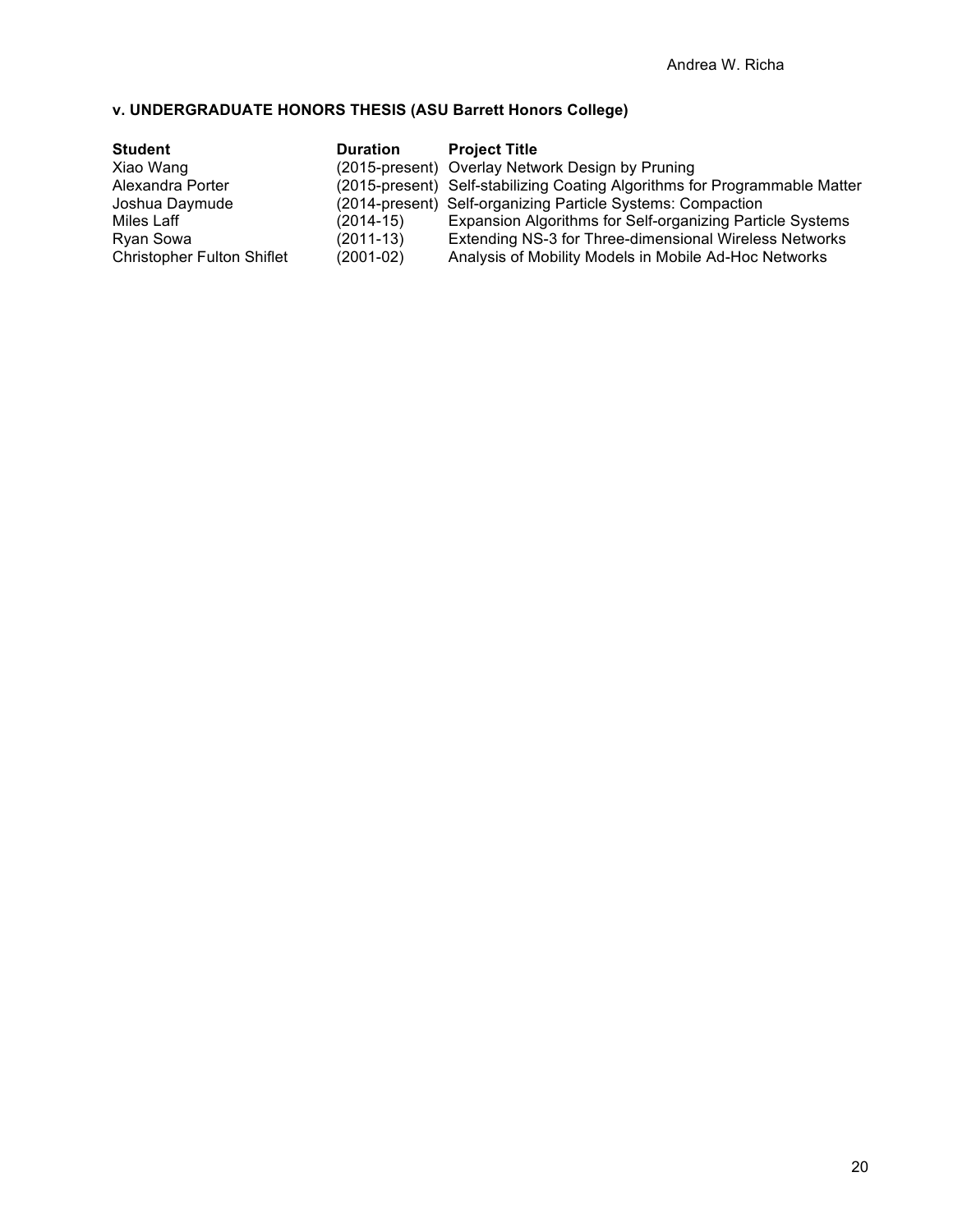### **H. PROFESSIONAL and SCIENTIFIC SERVICE**

#### **i. SCIENTIFIC and PROFESSIONAL SOCIETY MEMBERSHIPS**

- Association of Computer Machinery (ACM)
- IEEE Computer Society

### **ii. EDITORSHIPS**

- **Associate Editor**, IEEE Transactions on Mobile Computing, IEEE publishing (2012-present).
- **Associate Editor**, Ad-Hoc Networks, Springer-Verlag (2010-12).
- **Guest Editor,** ACM Baltzer Journal on Mobile Networks and Applications (MONET) Special Issue on "Foundations of Mobile Computing", 11(2), 2006.
- **Guest Editor**, Ad-Hoc Networks (Springer-Verlag) Special Issue on "Algorithms for Ad-Hoc and Sensor Networks'', to appear.
- **Guest Editor**, ACM Transactions on Algorithms, Invited papers from ACM SODA'12.
- Proceedings of ACM **DIALM-POMC** Joint Workshop on Foundations of Mobile Computing, 2003.
- Proceedings of First IEEE Workshop on Network Science for Communication Networks (**NetSciCom**), 2009
- Proceedings of ACM **DIALM-POMC** Joint Workshop on Foundations of Mobile Computing, 2010.
- Proceedings of First IEEE Workshop on Network Science for Communication Networks (**NetSciCom**), 2010
- Proceedings of the 29th Annual ACM Symposium on Principles of Distributed Computing (**PODC**), 2010
- Proceedings of the Thirteenth International Symposium on Stabilization, Safety, and Security of Distributed (**SSS**), 2012

#### **iii. CONFERENCE ACTIVITIES**

#### **Program Chair**

- Thirteenth International Symposium on Stabilization, Safety, and Security of Distributed (**SSS**), 2012
- ACM DIALM-POMC Joint Workshop on Foundations of Mobile Computing (**DIALM-POMC**), 2010
- Second IEEE Workshop on Network Science for Communication Networks (**NetSciCom**), 2010
- First IEEE Workshop on Network Science for Communication Networks (**NetSciCom**), 2009
- ACM DIALM-POMC Joint Workshop on Foundations of Mobile Computing (**DIALM-POMC**), 2003

## **General Chair**

- Dagstuhl Workshop on "Algorithmic Foundation of Programmable Matter", July 2016, Germany.
- NSF Workshop on Self-organizing Particle Systems (**SOPS**), 2014
- Third IEEE Workshop on Network Science for Communication Networks (**NetSciCom**), 2011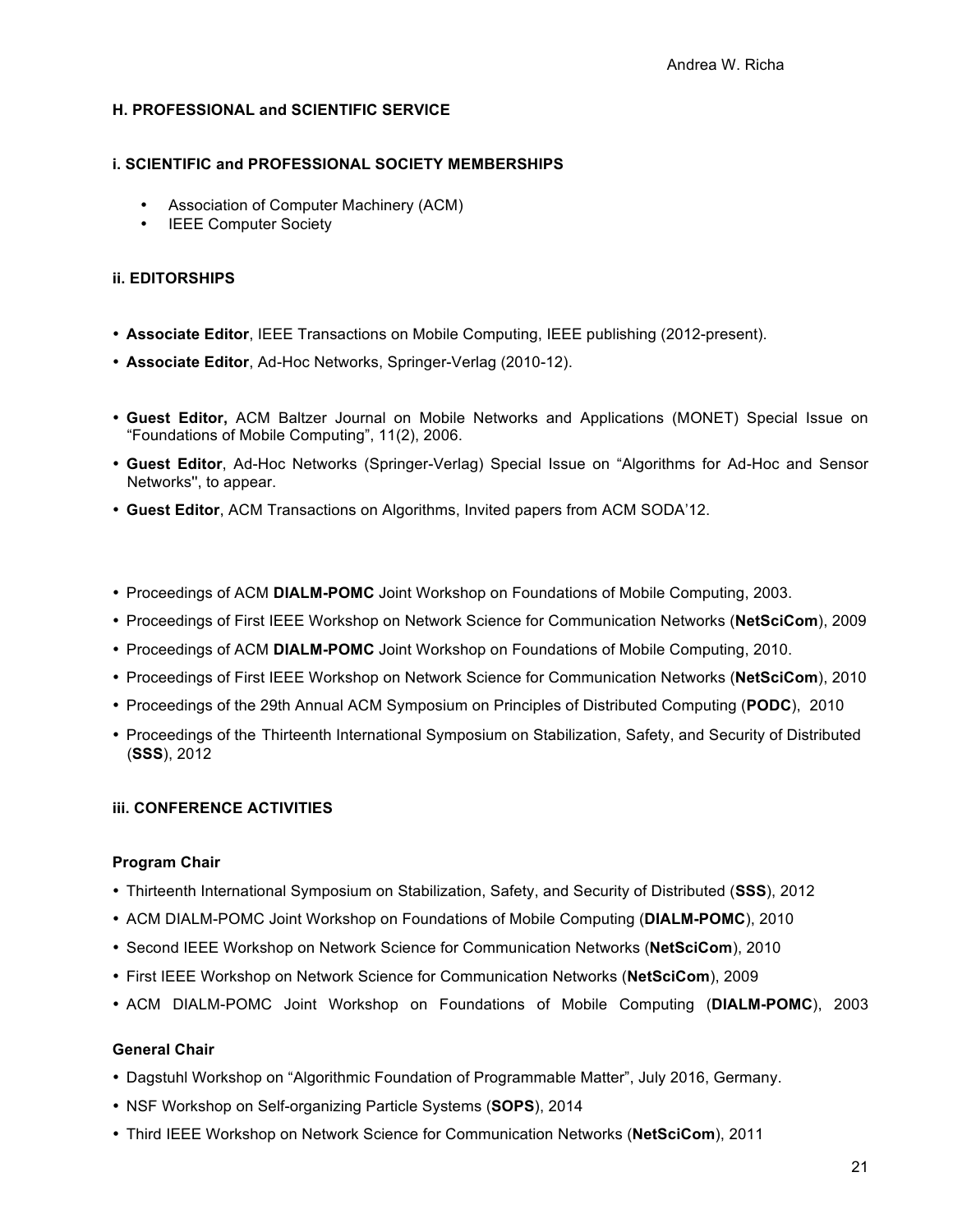- ACM SIGACT-SIGOPS Symposium on Principles of Distributed Computing (**PODC**), 2010
- First Arizona Workshop on Algorithms, Arizona State University, 2001.

#### **Founder**

- NSF Workshop on Self-organizing Particle Systems (**SOPS**), 2014
- IEEE Workshop on Network Science for Communication Networks (**NetSciCom**), held in conjunction with IEEE INFOCOM.

#### **Steering Committee Chair**

• IEEE Workshop on Network Science for Communication Networks (**NetSciCom**), 2011--present

## **Track Chair**

• Special Track on "Algorithmic Foundations of Biological-inspired Systems", **SIROCCO**, 2015

## **Steering Committee Member**

- ACM Workshop on Foundations of Mobile Computing **(FOMC**; formerly known as **DIALM-POMC**), 2010 present.
- ACM SIGACT-SIGOPS Symposium on Principles of Distributed Computing (**PODC**), 2008-2011

### **Treasurer**

• ACM SIGACT-SIGOPS Symposium on Principles of Distributed Computing (**PODC**), 2009

## **Publicity chair**

• ACM Symposium on Parallelism in Algorithms and Architectures (**SPAA**), 2007 – 2011

## **Program Committee Member**

- Twelfth ACM Symposium on Parallelism in Algorithms and Architectures (**SPAA**), 2000
- Fourth ACM International Workshop on Discrete Algorithms and Methods for Mobile Computing and Communications (**DIAL-M**), 2000
- Fifth ACM International Workshop on Discrete Algorithms and Methods for Mobile Computing and Communications (**DIAL-M**), 2001
- IEEE International Conference on High Performance Computing (**Hi-PC**), 2001
- Fourth ACM International Workshop on Discrete Algorithms and Methods for Mobile Computing and Communications (**DIAL-M**), 2002
- Latin American Theoretical Informatics (**LATIN),** 2004
- The 4th International Conference on Collaborative Computing: Networking, Applications and Worksharing (**CollaborateCom**), 2005
- 7th Intl. Symposium on Modeling and Optimization in Mobile, Ad Hoc, and Wireless Networks (**WiOpt**), 2005
- The 6th ACM International Symposium on Mobile Ad Hoc Networking and Computing (**MobiHoc**), 2005
- The 5th International Conference on Collaborative Computing: Networking, Applications and Worksharing (**CollaborateCom**), 2006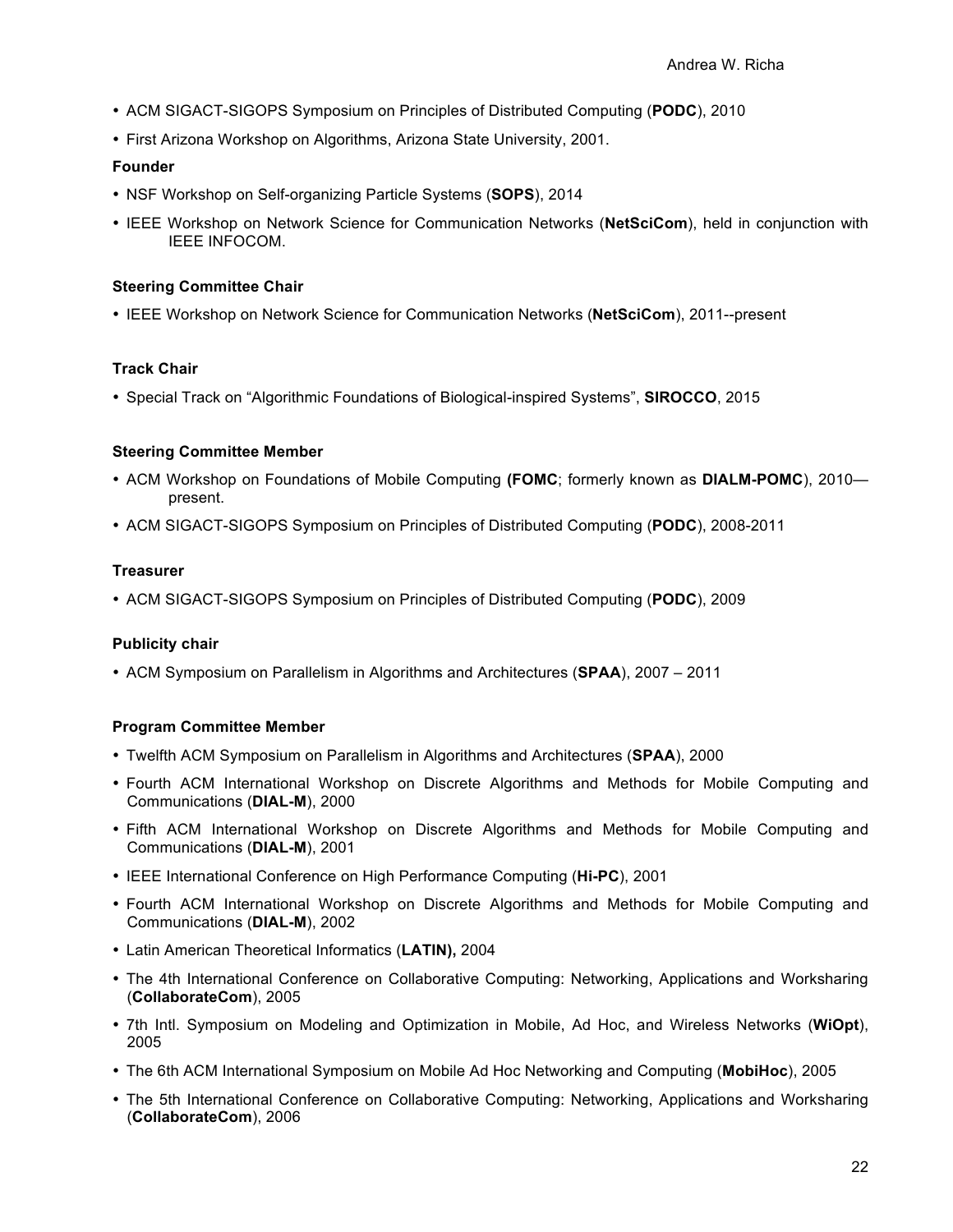- IEEE International Workshop on Foundations and Algorithms for Wireless Networking (**FAWN**), 2006
- IEEE International Conference on Distributed Computing in Sensor Systems (**DCOSS**), 2006
- IEEE International Conference on Distributed Computing in Sensor Systems (**DCOSS**), 2007
- Fourth International Conference on fun with Algorithms (**FUN**), 2007
- ACM DIALM-POMC Joint Workshop on Foundations of Mobile Computing (**DIALM-POMC**), 2007
- ACM DIALM-POMC Joint Workshop on Foundations of Mobile Computing (**DIALM-POMC**), 2008
- Latin American Theoretical Informatics (**LATIN**), 2008
- ACM-SIAM Symposium on Discrete Algorithms (**SODA**), 2008
- International Workshop on Algorithmic Aspects of Wireless Sensor Networks (**ALGOSENSORS**), 2008
- IEEE International Parallel & Distributed Processing Symposium (**IPDPS**), 2009
- Twenty-Eighth Annual ACM SIGACT-SIGOPS Symposium on Principles of Distributed Computing (**PODC**), 2009
- International Symposium on Distributed Computing (**DISC**), 2010.
- Twelfth International Symposium on Stabilization, Safety, and Security of Distributed (**SSS**), 2011
- Twenty-third ACM Symposium on Parallelism in Algorithms and Architectures (**SPAA**), 2011
- Thirty-first IEEE International Conference on Distributed Computing Systems (**ICDCS**), 2011
- Thirty-first IEEE International Conference on Distributed Computing Systems (**ICDCS**), 2012
- IEEE International Conference on Distributed Computing in Sensor Systems (**DCOSS**), 2012
- Latin American Theoretical Informatics (**LATIN**), 2012
- ACM-SIAM Symposium on Discrete Algorithms (**SODA**), 2012
- ACM Thirty-second Annual ACM SIGACT-SIGOPS Symposium on Principles of Distributed Computing (**PODC)**, 2012
- Twenty-fifth ACM Symposium on Parallelism in Algorithms and Architectures (**SPAA**), 2013
- International Symposium on Distributed Computing (**DISC**), 2013
- ACM Symposium on Theoretical Computer Science (**STOC**), 2013
- Latin American Theoretical Informatics (**LATIN**), 2014
- International Workshop on Algorithmic Aspects of Wireless Sensor Networks (**ALGOSENSORS**), 2014
- 41st International Colloquium on Automata, Languages, and Programming (**ICALP)**, 2014
- IEEE International Parallel and Distributed Processing Symposium (**IPDPS**), 2015
- SIAM Algorithm Engineering and Experiments (**ALENEX**), 2016
- ACM Thirty-sixth Annual ACM SIGACT-SIGOPS Symposium on Principles of Distributed Computing (**PODC)**, 2016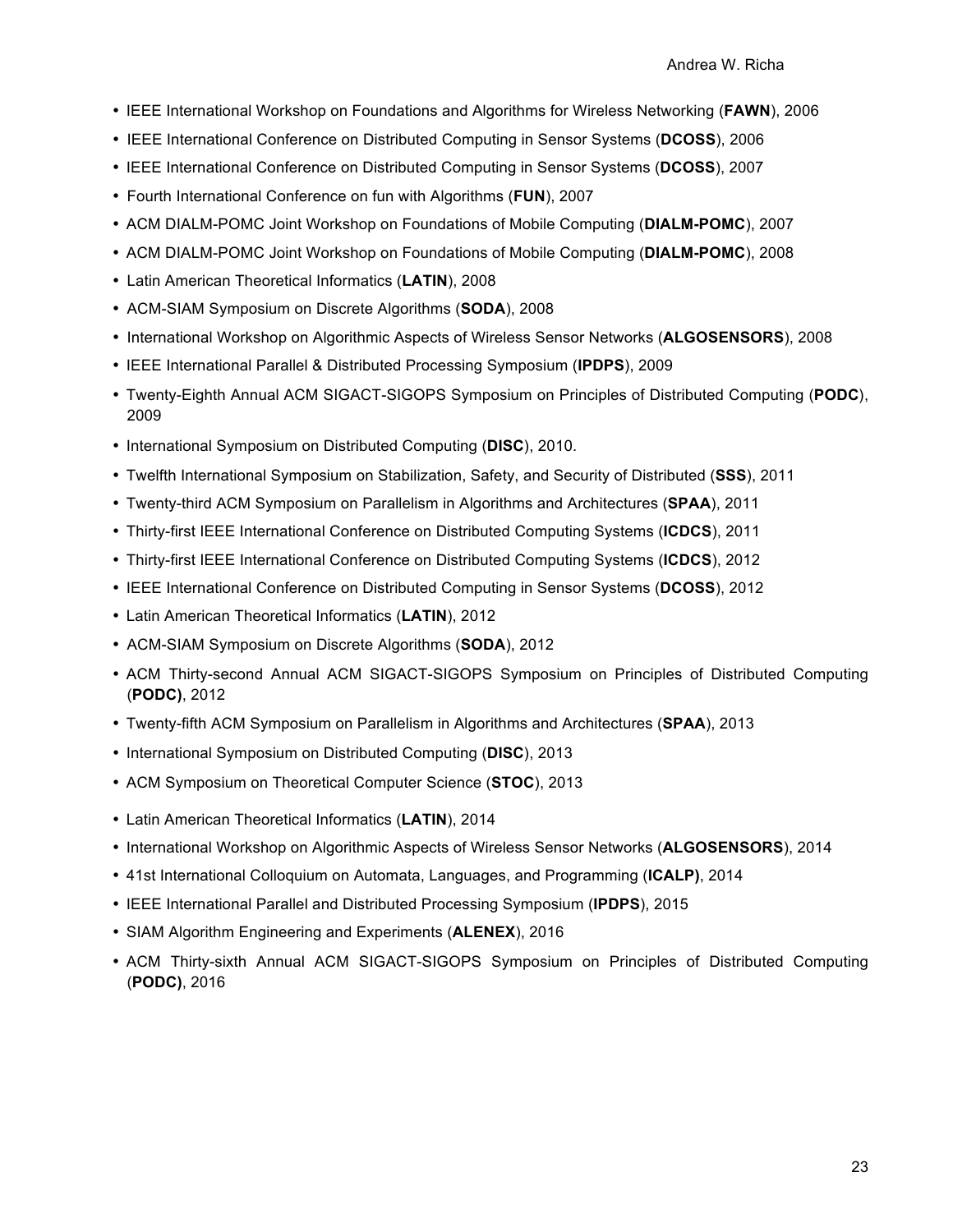### **iv. CONFERENCE, JOURNAL, and RESEARCH PROPOSAL REVIEWER**

- Served as reviewer for several journals, including
	- o SIAM Journal on Computing,
	- o Journal of the ACM
	- o IEEE Transactions on Mobile Computing
	- o IEEE Transactions on Networking
	- o Combinatorica,
	- o Algorithmica,
	- o IEEE Transactions on Computers, and
	- o ACM Transactions on Algorithms.
- Served as reviewer for several conferences, including
	- o ACM-SIAM Symposium on Discrete Algorithms (SODA),
	- o ACM Symposium on Theory of Computing (STOC),
	- o IEEE Foundations of Computer Science (FOCS),
	- o ACM Symposium on Principles of Distributed Computing (PODC)
	- o ACM Symposium on Parallelism in Algorithms and Architectures (SPAA),
	- o ACM DIALM-POMC Joint Workshop on Foundations of Mobile Computing (DIALM-POMC),
	- $\circ$  ACM International Symposium on Mobile Ad-Hoc Networking and Computing (MobiHoc), and
	- o IEEE INFOCOM
- Served as reviewer/panelist for several research grant proposals, including
	- o National Science Foundation (NSF)\*
	- o Swiss National Science Foundation.
	- o US-Israel Binational Science Foundation (BSF)
- \* Some recent NSF Panels:
	- o NSF Panel, Algorithmic Foundation (AF), March 2012
	- o NSF Panel, Computer System Research (CSR), March 2013
	- o NSF Panel, Algorithmic Foundation (AF), March 2015.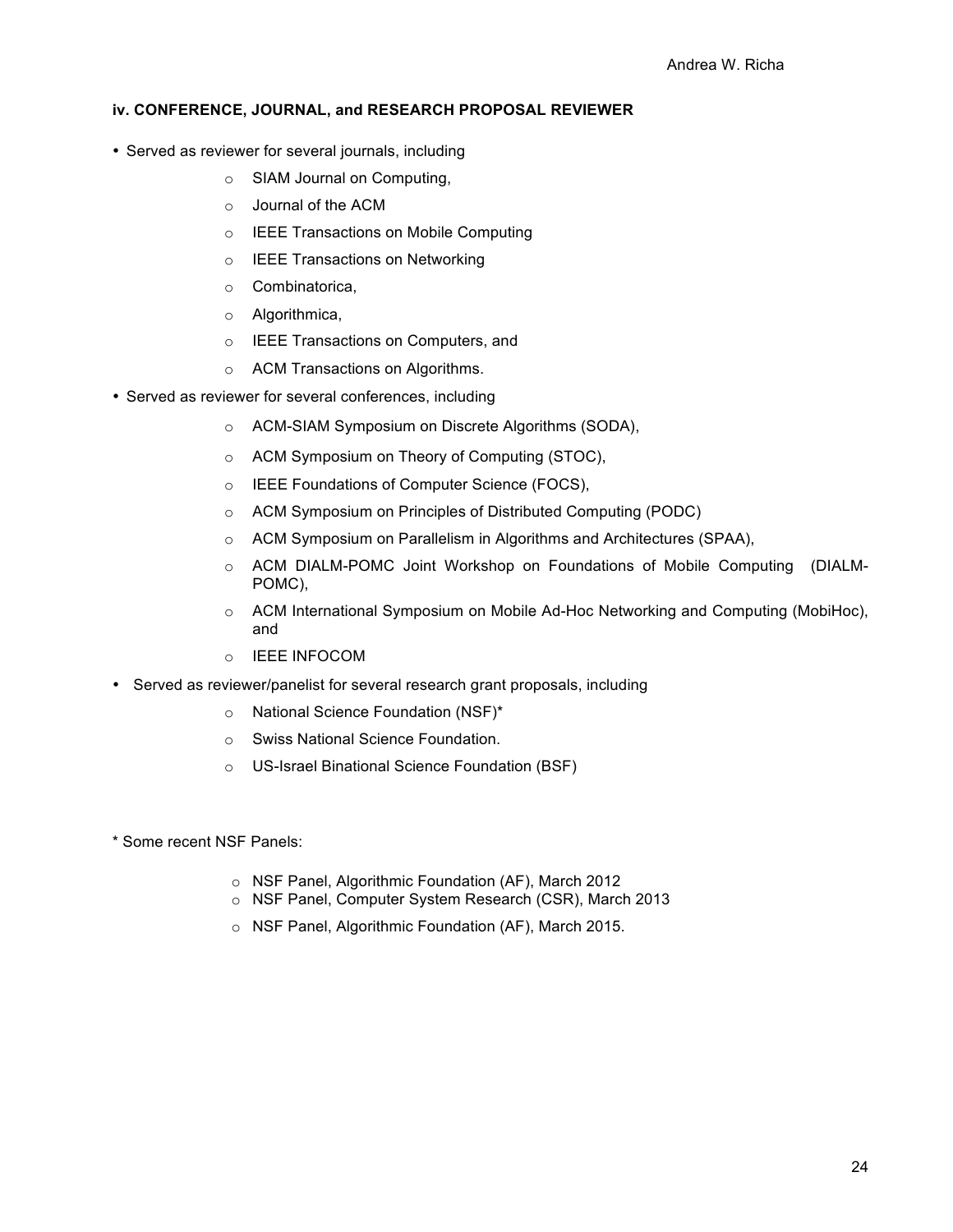## **I. UNIVERSITY COMMITTEE SERVICE**

### **University level**

- (2013-present) US-Brazil Collaboration Initiative, Vice-provost Office
- (2002-03) Clube Brasil (Brazilian Student Association), Faculty advisor

### **Ira A. Fulton Schools of Engineering (College level)**

- **(**2012-13) IAFSE Curriculum Committee
- **(**2011-13) IAFSE Committee of Review
- **(**2005-07) IAFSE Committee of Review
- (2001-02) Self-Study Committee for CSE
- (2000-01) CSE Chair Search Committtee

### **School of Computing, Informatics, and Decision Systems Eng. (Academic Unit level)**

- (2014-2015) Computer Engineering Graduate Comrehensive Exam Coordinator
- (2001-present) CSE 310 Course Coordinator
- (2001-present) Technical Area Algorithms and Theory Committee Chair
- (2012-13) CSE-CIDSE Graduate Admissions Committee
- (2010-11) CSE-SCIDSE Graduate Program Committee
- (2007) CSE Personnel Committe
- (2006-07) CSE ABET Committe
- (2004-06) CSE Graduate Program Committee
- (2004-05) CSE Faculty meeting secretary
- (2003-04) CSE Space Committee
- (2003-04) CSE Faculty Recruiting Committee
- (2003) CSE Brickyard Move Committee
- (2000-02) CSE Graduate Program Committee
- (1999-2001) CSE Initial Graduate Student Advisor
- (1999-2000) CSE Colloquium Series
- (2000-01) Chair of CSE Colloquium Series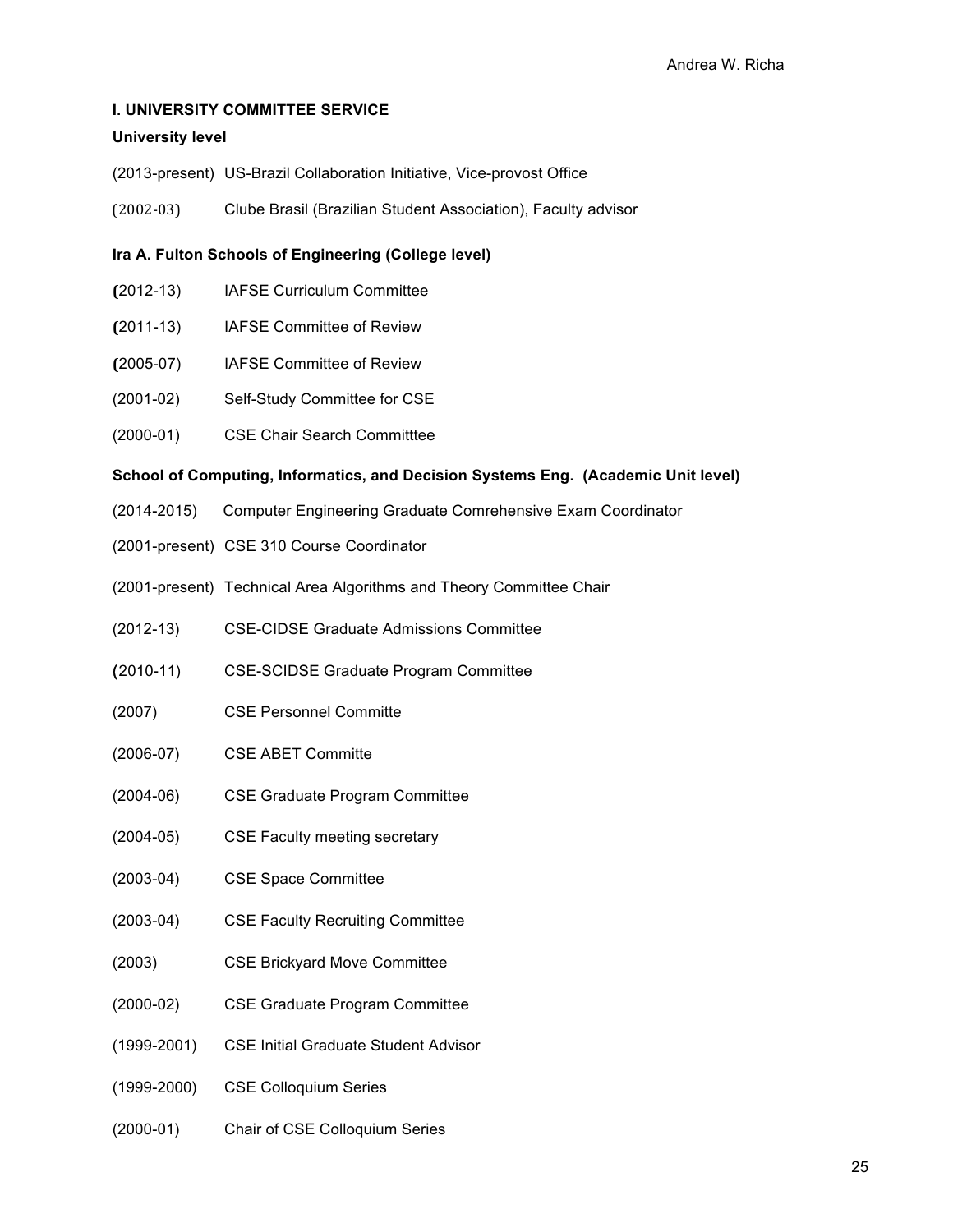(1998-99) CSE TA and Financial Aid Committee

(1998-2000) CSE Graduate Admisssions Committee

**Coordinator:** Creation and development of an Algorithms group and research area at the CSE Department (now SCIDSE), ASU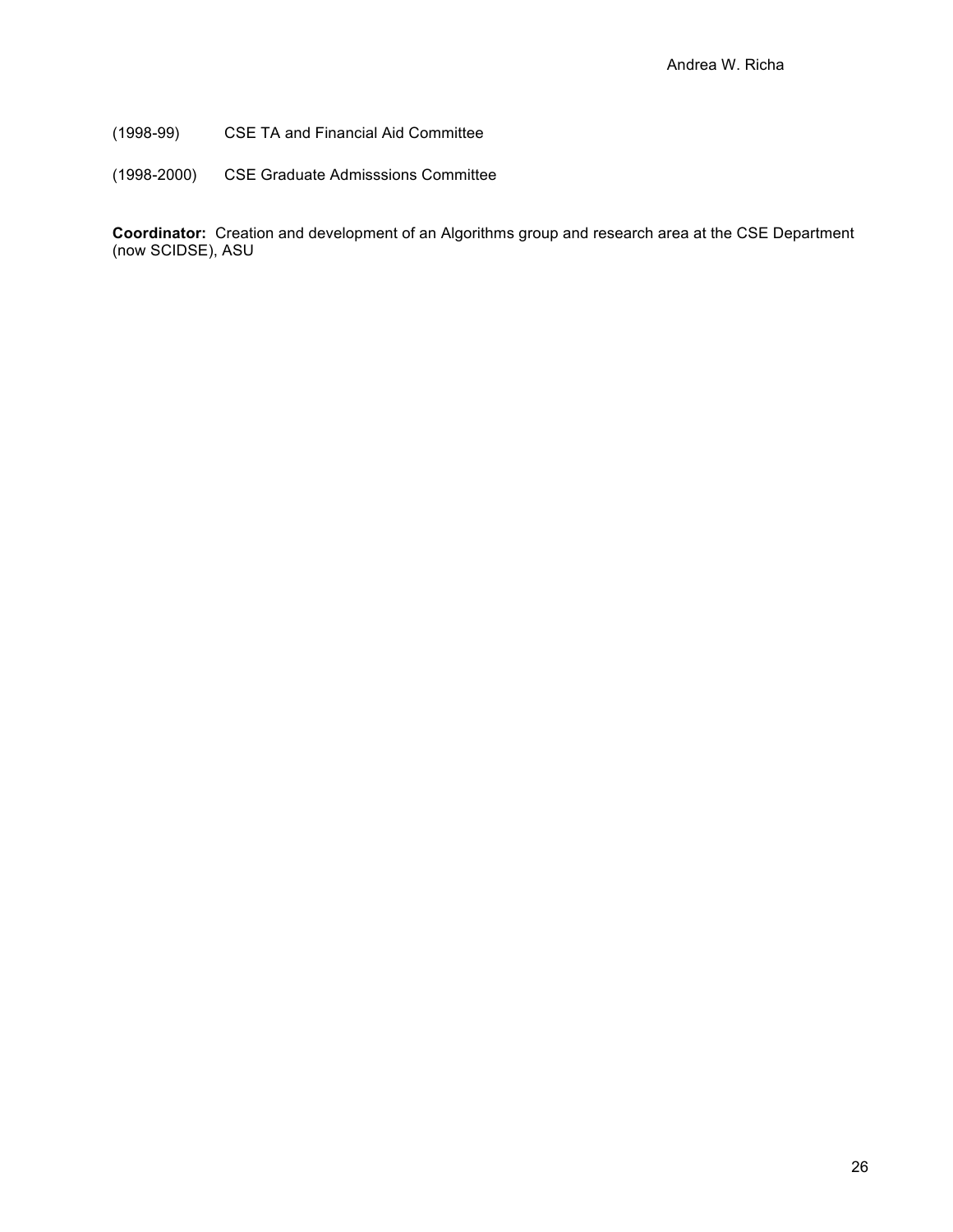## **J. TEACHING RECORD**

## **i. LIST of COURSES**

#### **Undergraduate**

ASU 101 The ASU Experience CSE 450 Design and Analysis of Algorithms CSE 310 Data Structures and Algorithms

#### **Graduate**

CSE 552 Randomized and Approximation Algorithms CSE 550 Combinatorial Optimization and Intractability CSE 598 Design and Analysis of Algorithms CSE 591A Algorithms for Distributed and Parallel Networks CSE 591 Theory of Wireless Communication CSE 591 Theory of Dynamic Communication Networks

### **Recent Teaching Evaluations (2012-15)**

In the teaching evaluations below, aggregates for the *instructor* and *course content* portions of the teaching evaluations submitted by the students to the respective classes are provided; the aggregate evaluations are on a 5-point scale. Many of the sections for CSE 450/598 are combined or hybrid, but still reported separately for the course evaluations.

*Hybrid and online* sections are marked: students tend to strongly prefer the regular, in-class instruction classes (as evidenced by the student comments on the respective course student evaluations), and this has a strong impact on the course and instructor student evaluations. Online classes were all taught as an addendum to one of the CSE 598 hybrid classes; each section of CSE 450 was combined with a section of CSE 598 up until Fall 2014.

| Term        | Course Title          | Course | Instructor |
|-------------|-----------------------|--------|------------|
| 2015 Spring | CSE 450 Richa         | 4.57   | 4.64       |
| 2015 Spring | CSE 552 Richa         | 4.47   | 4.44       |
| 2014 Fall   | CSE 450 Richa, hybrid | 4.08   |            |
| 2014 Fall   | CSE 598 Richa, hybrid | 3.82   | 4.15       |
| 2014 Fall   | CSE 598 Richa, online | 3.28   | 3.85       |
| 2014 Fall   | CSE 450 Richa, hybrid | 3.83   | 4.49       |
| 2014 Fall   | CSE 598 Richa, hybrid | 3.93   | 4.18       |
| 2014 Spring | CSE 450 Richa, hybrid | 4.38   | 4.63       |
| 2014 Spring | CSE 598, hybrid       | 3.83   | 4.18       |
| 2014 Spring | CSE 450 Richa, hybrid | 4.01   | 4.27       |
| 2014 Spring | CSE 598 Richa, hybrid | 3.89   | 4.18       |
| 2013 Fall   | CSE 450 Richa         | 4      | 3.83       |
| 2013 Fall   | CSE 598 Richa         | 4.17   | 4.47       |
| 2013 Fall   | CSE 598 Richa, hybrid | 3.96   | 4.25       |
| 2013 Fall   | CSE 598 Richa, hybrid | 4.05   | 4.27       |

#### **Instructor Evaluations**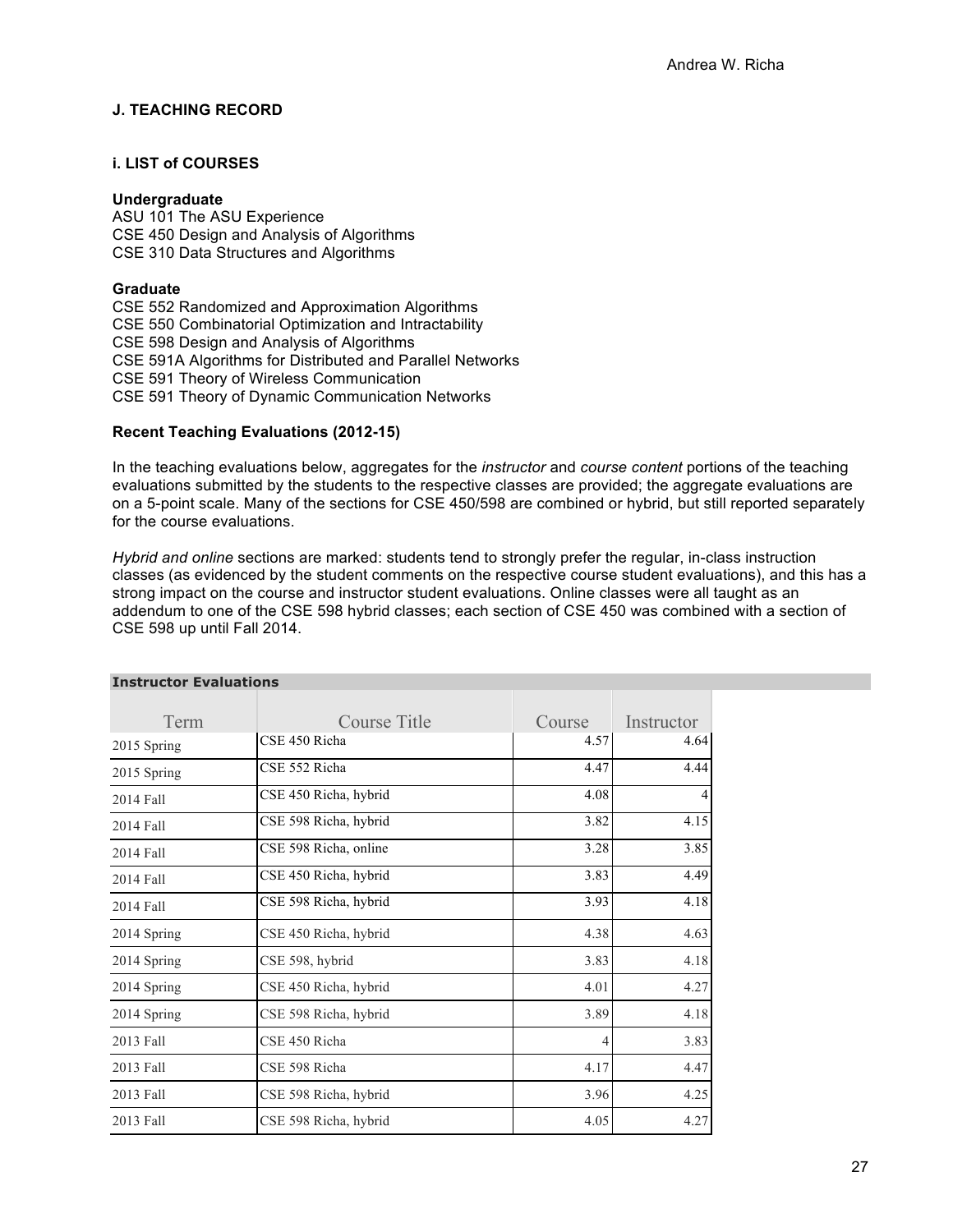| Term        | Course Title  | Course | Instructor     |
|-------------|---------------|--------|----------------|
| 2013 Spring | CSE 310 Richa | 4.1    | 4.05           |
| 2013 Spring | CSE 591 Richa | 4.41   | 4.6            |
| 2012 Fall   | CSE 450 Richa | 4.08   | 4.44           |
| 2012 Fall   | CSE 598 Richa | 4.29   | 4.34           |
| 2012 Fall   | CSE 550 Richa | 3.9    | $\overline{4}$ |
| 2012 Spring | CSE 310 Richa | 4.33   | 4.46           |

### **ii. NEW COURSE and COURSE MATERIAL DEVELOPED**

#### **New Courses Developed**

*Undergraduate\Graduate*

CSE 450/598, Design and Analysis of Algorithms, **hybrid format**, Fall 2013

I had my classes taped for this course and had the first offering of CSE 450/598 as a hybrid class in Fall 2013, Spring and Fall 2014, where students were supposed to watch the lecture videos at home and have an in-person in-class meeting once a week devoted to answering any questions the students might have, do problem solving, etc. I particularly enjoyed this innovative flipped classroom format and I think the students benefitted quite a bit from having an extra hour of instructor time every week (even if the student themselves seem to prefer the in-class lecture delivery mode).

#### *Graduate*

CSE 552 Randomized and Approximation Algorithms, Spring 2015

• While this course had already been offered at ASU, it had been offered on a sporadic basis and so I have developed my own curriculum and course material for the class in Spring 2015.

#### CSE 551 **Foundations of Algorithms, Spring 2015**

• This course was created from the CSE 598 Design and Analysis of Algorithms class (which was offered as an advanced undergrad and low level grad class), and is now a graduate-only class.

#### CSE 591, **Theory of Wireless Communication, Spring 2013**

• This course evolved from the "Theory of Dynamic Communication Networks" course outlined below, to focus solely on wireless communication aspects. The course addresses the problems of broadcasting, routing, node location services and distributed hash tables, synchronization, reliable MAC protocols, topology control, self-stabilization, etc. It also addresses the fundamental yet still evolving problem of how to provide a suitable model of wireless communication for algorithm design. This is a theoretical course that focus on algorithms with provable properties of correctness, complexity and/or optimality. Students need to have taken CSE 450/598 or CSE 550 or CSE 552 before taking this course. A background in distributed systems or networking would be helpful, but is not essential.

#### CSE 591, **Theory of Dynamic Communication Networks, Spring 2010**

• This course explores the theoretical foundations of dynamic networks. The course addresses two of the foremost scenarios of recent fundamental research in this area: wireless ad-hoc networks, and overlay-based peer-to-peer distributed systems, with the main focus being on wireless ad-hoc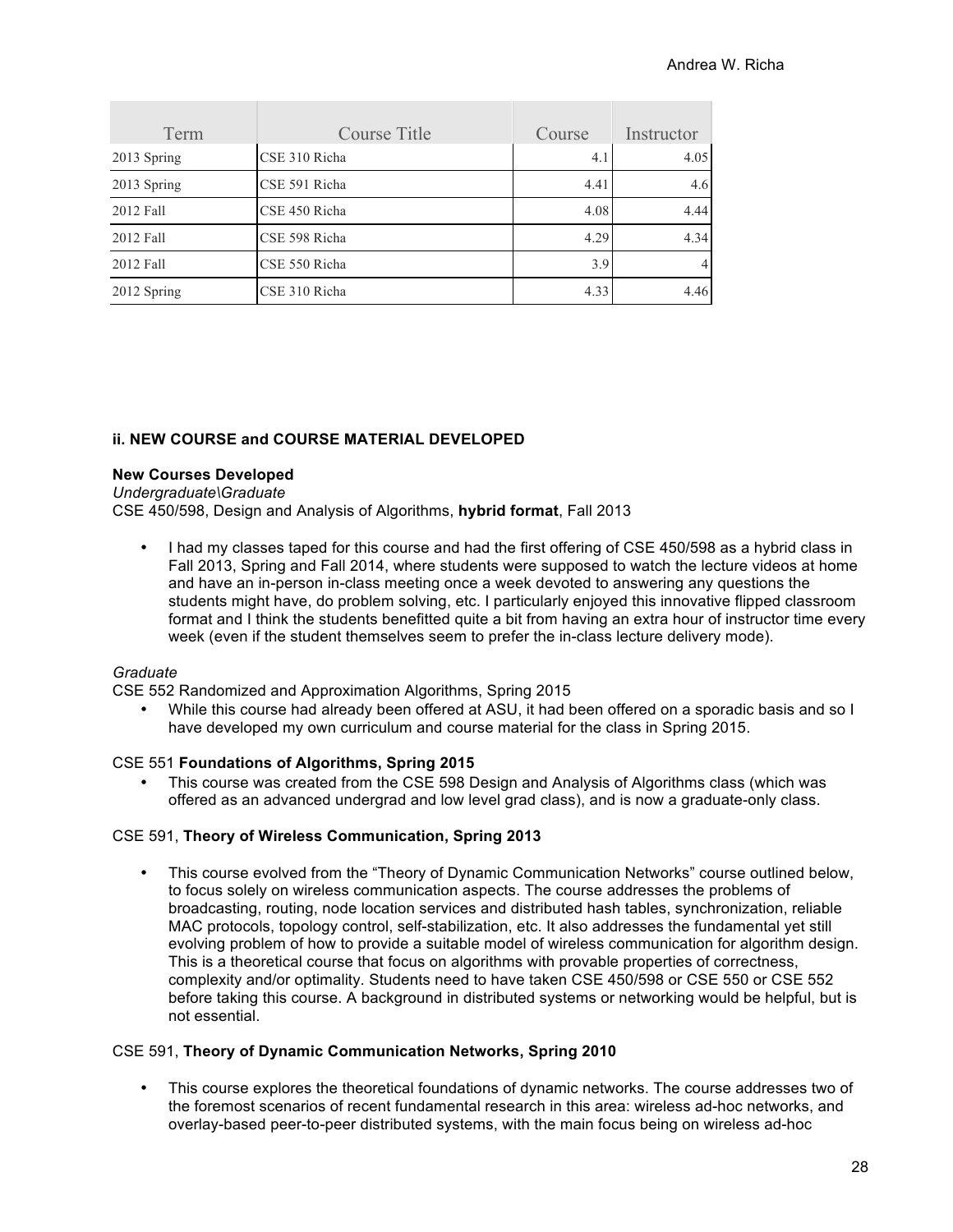networks. The course considers overlay network design and maintenance, topology control, routing primitives (such as point-to-point routing, broadcasting), node location services and distributed hash tables, self-stabilization, synchronization (more in the context of wireless networks), and more. It also addresses the fundamental yet still evolving problem of how to provide a suitable model of wireless communication for algorithm design. This is a theoretical course that focus on algorithms with provable properties of correctness, complexity and/or optimality. Students need to have taken CSE 450/598 or CSE 550 or CSE 552 before taking this course. A background in distributed systems or networking would be helpful, but is not essential. This course explores more *current* topics in the area of distributed algorithms than the more classical CSE591A course below.

#### CSE 591A, **Algorithms for Distributed and Parallel Networks, Spring 1999**

I have been the coordinator of the re-structuring of the courses in foundations of computer science at ASU. I have introduced many changes to the existing courses syllabuses, from the most basic undergraduate algorithms courses to the most advanced courses in Theory of Computing, also eliminating a large amount of overlap among the topics covered by the courses. Namely, together with other professors at SCIDSE, I revised the contents of the courses CSE 205, CSE 310, CSE 450/598, CSE 550, and to some extent (in order to be compatible with the other revised courses) CSE 555. I have introduced new courses in network algorithms in Spring 1999, Spring 2010, and Spring 2013. Together with Prof. Konjevod, we introduced a new course in randomized and approximation algorithms, CSE 552 Randomized and Approximation Algorithms.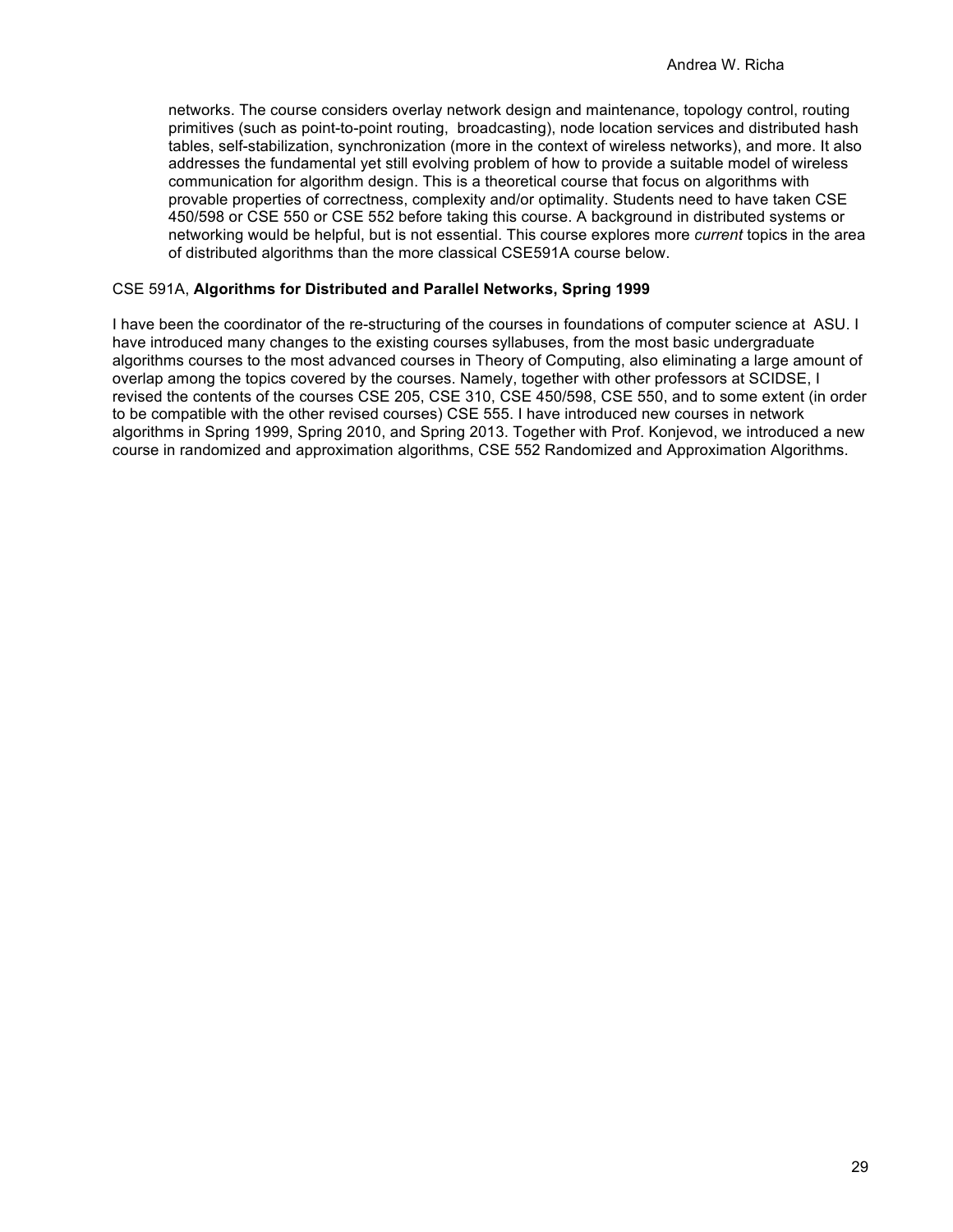## **iii. UNDERGRADUATE PROJECTS SUPERVISED**

### **(a) Undergraduate Thesis (ASU Barrett Honors College)**

| <b>Student</b>                    | <b>Duration</b> | <b>Project Title</b>                                                       |
|-----------------------------------|-----------------|----------------------------------------------------------------------------|
| Xiao Wang                         |                 | (2015-present) (to be determined)                                          |
| Alexandra Porter                  |                 | (2015-present) Self-stabilizing Coating Algorithms for Programmable Matter |
| Joshua Daymude                    |                 | (2014-present) Self-organizing Particle Systems: Compaction                |
| Miles Laff                        | (2014-15)       | Expansion Algorithms for Self-organizing Particle Syst.                    |
| Ryan Sowa                         | $(2011-13)$     | Extending NS-3 for Three-dimensional Wireless Networks                     |
| <b>Christopher Fulton Shiflet</b> | $(2001-02)$     | Analysis of Mobility Models in Mobile Ad-Hoc Networks                      |

## **(b) Undergraduate Research**

*ASU Fulton Undergraduate Research Initiative (FURI)*

| <b>Student</b>         | <b>Duration</b> | <b>Project Title</b>                                      |
|------------------------|-----------------|-----------------------------------------------------------|
| Jennifer Harrison      | 2008            | Sensor Clock Synchronization Problem with Applications in |
| <b>Phillip Stevens</b> | $(2010 - 2011)$ | <b>Rainforest Monitoring</b><br>Dynamic De Bruijn Graph   |
| Miles Laff             | (2015)          | Expansion Algorithms for Self-organizing Particle Systems |
| Joshua Daymude         | (2015)          | Self-organizing Particle Systems: Contracting             |

*NSF Research Experience for Undergraduates (REU)*

| <b>Student</b>         | <b>Duration</b> | <b>Project Title</b>                                    |
|------------------------|-----------------|---------------------------------------------------------|
| <b>Phillip Stevens</b> | $(2010-11)$     | Theory of Self-Stabilizing Overlay Networks*            |
| Jadiel de Armas        | $(2011-12)$     | Theory of Self-Stabilizing Overlay Networks*            |
| Miles Laff             | $(2014-15)$     | <b>EAGER: Self-organizing Particle Systems*</b>         |
| Joshua Daymude         |                 | (2014-present) EAGER: Self-organizing Particle Systems* |
| Alexandra Porter       |                 | (2015-present) EAGER: Self-organizing Particle Systems* |

• This project is supplemental to my NSF project of the same title.

## **(c) Honors Projects (ASU Barrett Honors College), Footnote 18**

| <b>Student</b>        | Date             | <b>Course</b>  | <b>Project Title</b>                          |
|-----------------------|------------------|----------------|-----------------------------------------------|
| Alex ladicicco        | Spring 2015      | <b>CSE 450</b> | <b>Skip Lists</b>                             |
| Nikil Selvam          | <b>Fall 2014</b> | <b>CSE 450</b> | How To Think About Brainteasers Using Alg.    |
| <b>Grant Marshall</b> | Spring 2014      | <b>CSE 450</b> | RSA and Related Algorithms                    |
| Garth Bjerk           | Spring 2014      | <b>CSE 450</b> | (additional coursework)                       |
| Alex ladicicco        | Spring 2013      | <b>CSE 310</b> | Visualization of Sorting Algorithms           |
| Louis Wilson          | <b>Fall 2012</b> | <b>CSE 450</b> | (additional coursework)                       |
| Shantanu Bala         | Spring 2012      | <b>CSE 310</b> | <b>Multithreaded Algorithms</b>               |
| <b>Beatris Rusu</b>   | <b>Fall 2009</b> | <b>CSE310</b>  | <b>Network Flows</b>                          |
| Michael Fruchtman     | Spring 2009      | <b>CSE450</b>  | (additional coursework)                       |
| <b>Travis Portz</b>   | Spring 2009      | <b>CSE450</b>  | (additional coursework)                       |
| Shawn O'Rourke        | <b>Fall 2007</b> | CSE310         | <b>B-trees</b>                                |
| Jason Siciliano       | <b>Fall 2002</b> | CSE310         | Notes on Number-Theoretic Algorithms          |
| Komal Chhibber        | Spring 2001      | <b>CSE310</b>  | <b>Splay Trees</b>                            |
| Peter Neubauer        | <b>Fall 1999</b> | CSE310         | <b>B-Trees: Balanced Tree Data Structures</b> |
| Lee Genz              | <b>Fall 1998</b> | CSE310         | 2-3 Trees                                     |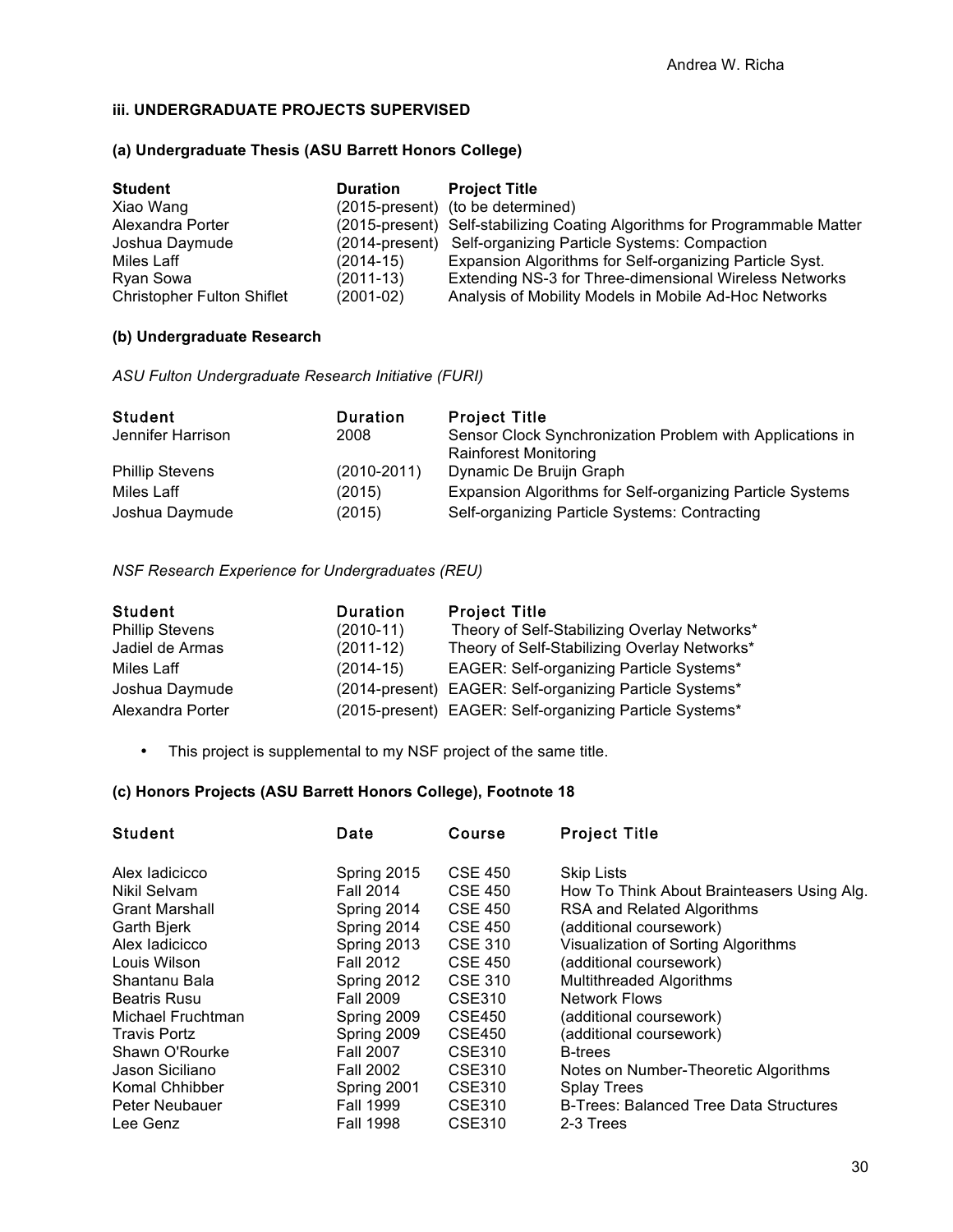## **K. SELECTED SYNERGETIC and OUTREACH ACTIVITIES**

- **Leader in emerging ASU-SOPS initiative:** The self-organizing systems constituting living and programmable (non-living) matter possess computationally limited particles at the micro-scale, which through the implementation of programmable logic yield emergent behavior at the macro-scale that is not yet understood. I am in the process of leading a multi-disciplinary research initiative on such selforganizing particle systems (SOPS) at ASU with the goals of (i) providing a better understanding of the emergent properties and computational limitations of living and programmable matter, and of (ii) devising the processes (algorithms) that would allow computer scientists and engineers to "replicate" the biological collective computation in a synthetic system. Research on understanding and designing such self-organizing particle systems (SOPS) requires intellectual collaboration among many different disciplines, and I have put together a group of distinguished researchers at ASU working in the many facets of SOPS: Prof. Sara I. Walker (physics/astrobiology), Prof. Spring Berman (robotics\mechanical engineering), Prof. Sebastien Motsch (math), Prof. Stephen Pratt (life sciences), Prof. Ted Pavlic (sustainability/industrial engineering), in addition to myself in computer science. We are currently seeking opportunities to jumpstart a research initiative on SOPS at ASU, possibly through the Biomimicry Center. We expect to eventually grow this research initiative outside of ASU. I currently lead the "Algorithmic Foundation of SOPS" research group at ASU, and have secured over \$600k in funding from NSF for my research in this area in the past two years. Upon invitation form NSF, I organized the pioneering NSF Workshop on Self-organizing Particle Systems (SOPS).
- **Invited Speaker at Biomimicry Center Launch event** I was one of the ten invited speakers from ASU for the Biomimicry Center launch event in March of this year at ASU. I am in the process of getting formally affiliated and directly involved in research initiatives through the Biomimicry Center, such as the SOPS initiative outlined above.
- **Leader in Adversarial Modeling for Wireless Communication**: I have consolidated myself in providing the algorithmic theoretical foundation of wireless networks, in particular starting the line of work in adversarial modeling of wireless communication, which has been followed by many other researchers. I will write a book on this topic as part of a monograph series in Distributed Computing during my sabbatical year of 2015-16.
- **Entrepreneurial activities and innovation in underwater optical ad-hoc sensor networks:** In collaboration with Prof. Cody Youngbull, SESE, ASU, we have made it viable to use lightwave wireless sensor devices for muti-hop underwater communication, which poses many new and interesting challenges in point-to-point and multi-hop network algorithm design: We have a *provisional patent application* on multi-hop routing algorithms developed for such domains. This work has immediate practical applications and hence, in partnership with MacArtney Underwater Technology Group, we started *UON technologies*, a company created to address the needs of several underwater applications that can benefit from the type of lightwave sensor networks we can offer. http://www.uontechnologies.com/
- **A data mule network focused on Amazon riverine population with e-health applications (CoDPON):** Research collaboration with Profs. Alon Efrat and Thienne Johnson, U. of Arizona, USA, and Prof. Mauro Margalho, U. da Amazonia, Brazil, with potential support from Samsung and Google Latin America, in partnership with the hospital Santa Casa de Belem and other medical doctors in the area. CoDPON networks are a specific DTN/Data Mule system inspired on air traffic control systems that aims to provide technological inclusion in areas lacking any communication infrastructure. The focus are Amazon scenarios where the fluvial mesh is the unique means of access to the riverine communities. http://www.margalho.pro.br/codpon/
- **Engineering research liason of the ASU-Brazil Initiative team:** serving as the liason for research in Engineering between ASU and top institutions in Engineering and Computer Science in Brazil, jumpstarting international collaboration agreements with the Federal University of Rio de Janeiro (UFRJ) and its graduate school of Engineering (COPPE), the Catholic University of Rio de Janeiro (PUC-Rio), and the State University of São Paulo (USP). In Fall 2013, I participated in the 3rd US-Brazil Innovation Summit, a high profile Summit involving high profile government, industry, and